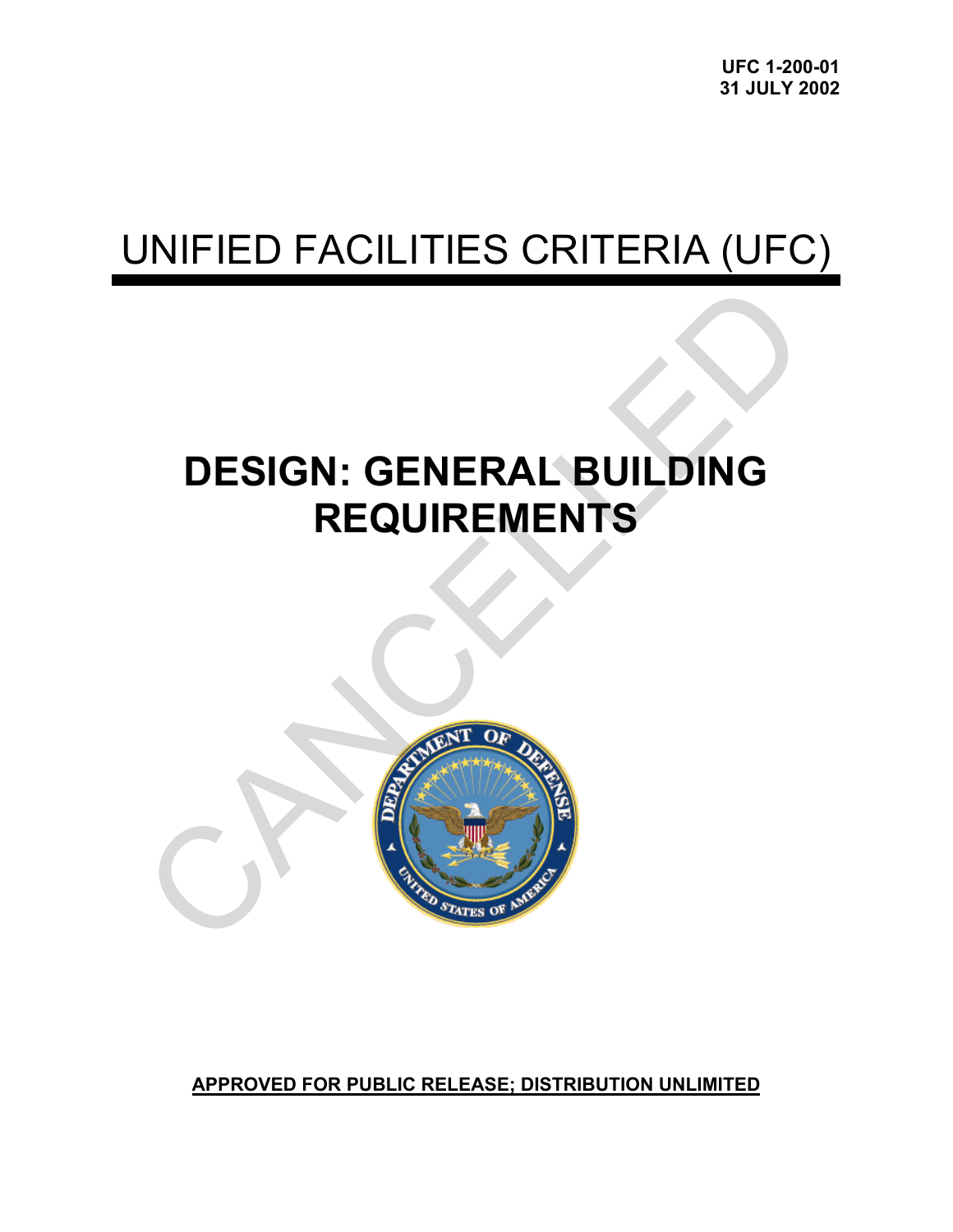# **UNIFIED FACILITIES CRITERIA (UFC)**

### **DESIGN: GENERAL BUILDING REQUIREMENTS**

Any copyrighted material included in this UFC is identified at its point of use. Use of the copyrighted material apart from this UFC must have the permission of the copyright holder.

U.S. ARMY CORPS OF ENGINEERS

NAVAL FACILITIES ENGINEERING COMMAND (Preparing Activity)

AIR FORCE CIVIL ENGINEER SUPPORT AGENCY

Record of Changes (changes are indicated by \**1**\ ... /**1**/)

| Change No.   Date | Location |
|-------------------|----------|
|                   |          |
|                   |          |

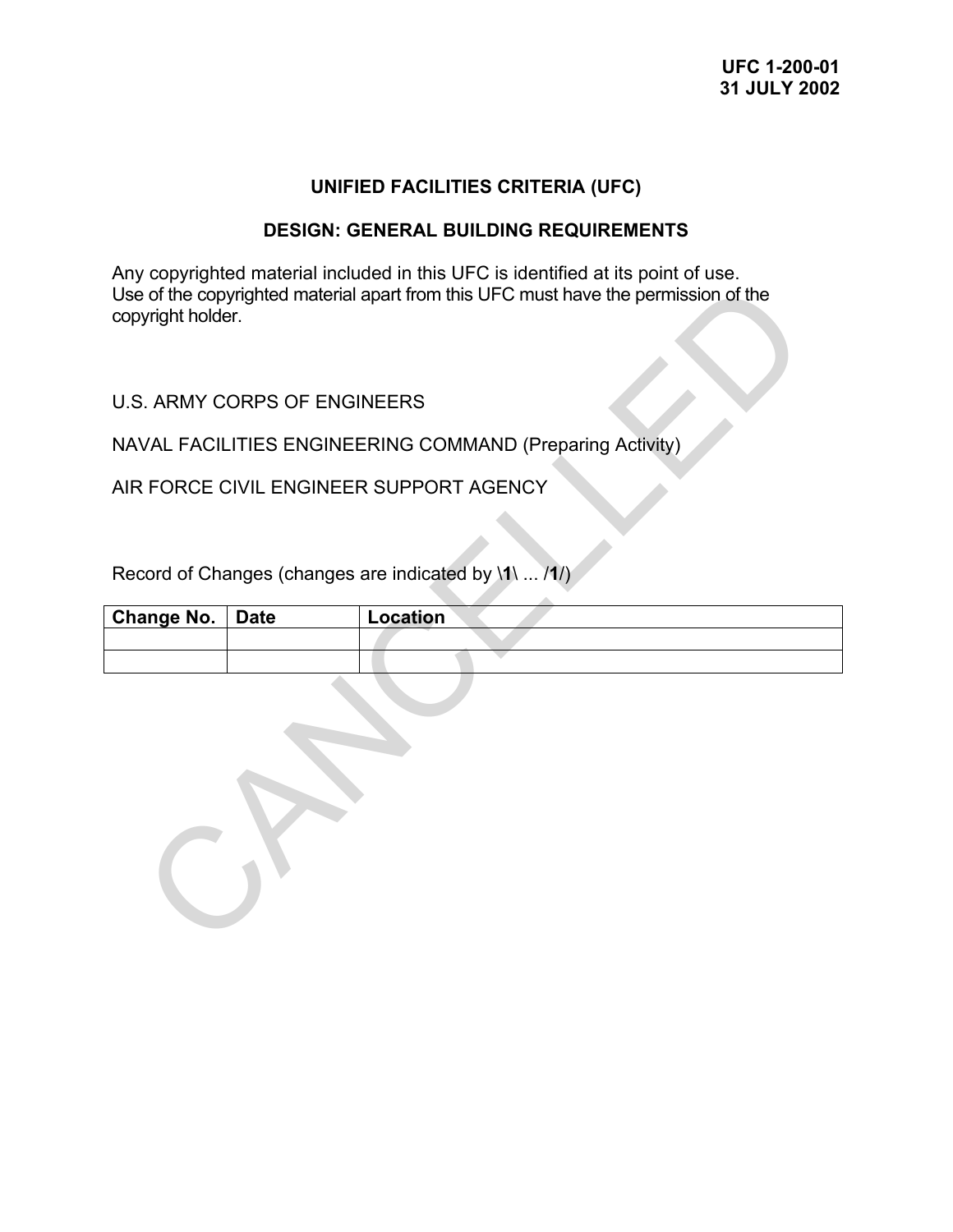# **FOREWORD**

The Unified Facilities Criteria (UFC) system as prescribed by MIL-STD 3007, provides planning, design, construction, sustainment, restoration, and modernization criteria, and applies to the Military Departments, the Defense Agencies, and the DoD Field Activities in accordance with USD(AT&L) Memorandum dated 29 May 2002. UFC will be used for all service projects and [work for other customers wh](http://www.hnd.usace.army.mil/TECHINFO/UFC/052902_SignedUFCImplementationMemo.pdf)ere appropriate.

UFC are living documents and will be periodically reviewed, updated, and made available to users as part of the Services' responsibility for providing technical criteria for military construction. Headquarters, U.S. Army Corps of Engineers (HQUSACE), Naval Facilities Engineering Command (NAVFAC), and Air Force Civil Engineer Support Agency (AFCESA) are responsible for administration of the UFC system. Defense agencies should contact the preparing service for document interpretation and improvements. Technical content of UFC is the responsibility of the cognizant DoD working group. Recommended changes with supporting rationale should be sent to the respective service proponent office by the following electronic form: Criteria Change Request (CCR). The form is also accessible from the Internet sites listed below. s as part of the Services' responsibility for providing technical criteria for military<br>
struction. Headquarters, U.S. Army Corps of Engineers (HQUSACE), Naval Facilities<br>
neering Command (NAVFAC), and Air Frore Civil Engi

UFC are effective upon issuance. UFC are distributed only in electronic media from the following sources:

- *0*  Unified Facilities Criteria (UFC) Index http://65.204.17.188//report/docufc.html.
- USACE TECHINFO Internet site **http://www.hnd.usace.armv.mil/techinfo/index.htm.**
- NAVFAC Engineering Innovation and Criteria Office Internet site http://criteria.navfac.navymil.  $\bullet$
- *0*  Construction Criteria Base (CCB) system maintained by the National Institute of Building Sciences at Internet site **http//www.nibs.org/ccb.**

Hard copies of UFC printed from electronic media should be checked against the current electronic version prior to use to ensure that they are current.

AUTHORIZED BY:

Dwight A Beranek, P.E. Chief, Engineering and Construction Division U.S. Army Corps of Engineers

 $X$ athleen I. Ferguson

Kathleen I. Ferguson<sup>d</sup><sub>P.E.</sub> Deputy Civil Engineer Deputy Chief of Staff, Installations & Logistics Department of the Air Force

Frank Lane

Director of Analysis & Investment Deputy Under Secretary of Defense Department of Defense for Installations and Environment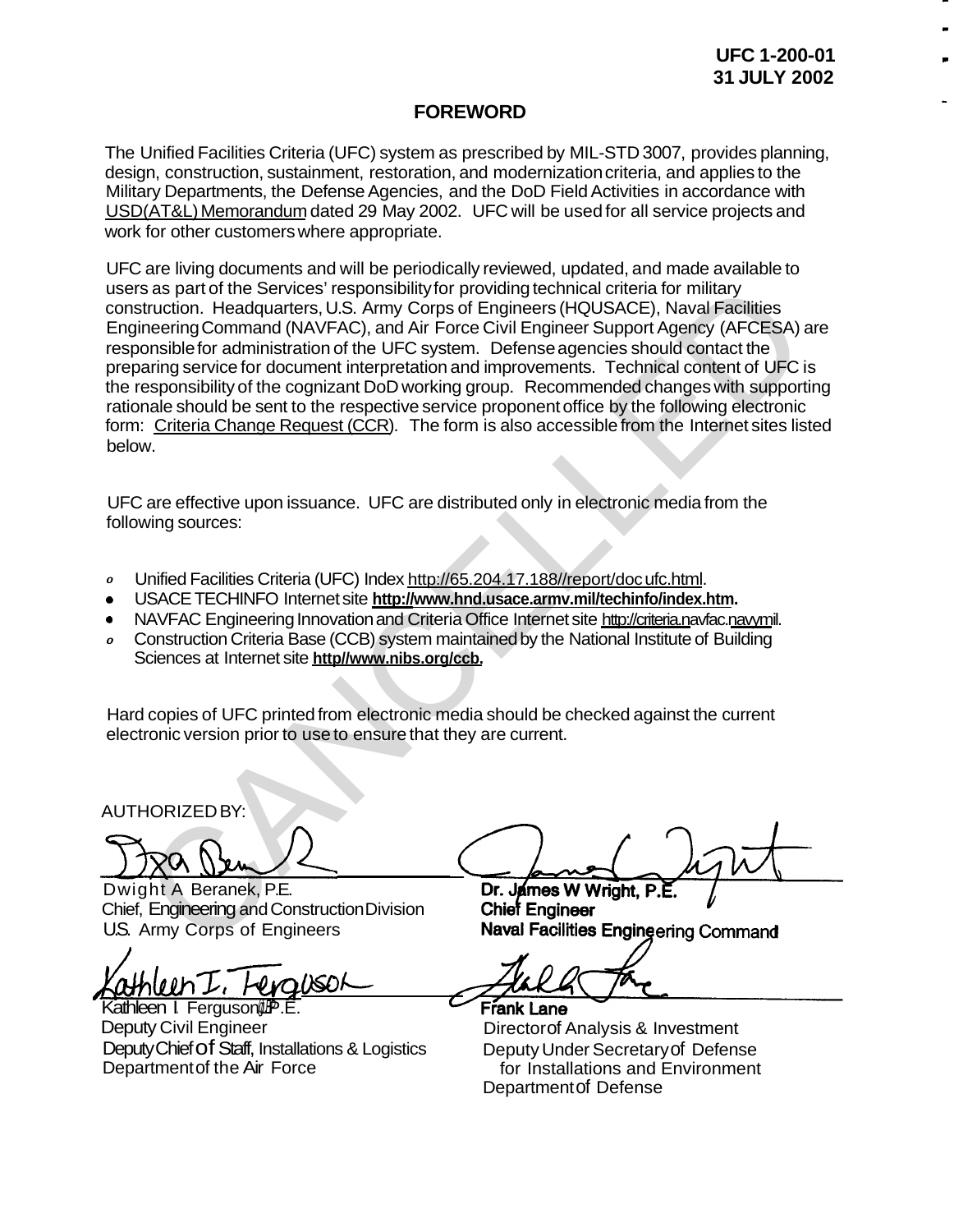# **INTRODUCTION**

1-1 **PURPOSE.** This UFC provides guidance for the use of model building codes for design and construction of Department of Defense (DOD) facilities.

1-2 **AUTHORITY.** Public Law 104-113, *National Technology Transfer and Advancement Act of 1995,* requires Federal use of private sector consensus standards wherever practicable. The goal of the law is to reduce reliance on Federal standards by using industry standards when there is potential to simplify contracting, increase timeliness and cost effectiveness, and promote the safety and welfare of users.

1-3 **POLICY.** Model building codes must be used as a basis of future development of criteria, standards and guide specifications by all DOD components. This UFC will be revised to address new and updated industry standards as they become available. It is DOD policy to select the best model code provisions and industry standards for military use.

1-4 **IMPLEMENTATION.** This UFC is effective immediately.

1-5 **STRUCTURE OF THE UFC.** This UFC references IBC 2000 and other government and nongovernment standards and criteria. Paragraph 1-6 provides modifications to IBC 2000 and is structured around its format. The IBC has 35 chapters and 10 appendices that contain both technical and administrative provisions. The administrative portions of the code are not applicable to the military construction process. Technical portions of the code are applicable as modified herein.

1-6 **MODIFICATIONS.** The *IBC 2000* provisions are directed toward public health, safety, and general welfare, and represent minimum standards that must be met by the private-sector construction industry. The use of industry standards for DOD projects is intended to promote communication in the marketplace, improve competition, and result in cost savings. However, the military often requires higher standards to achieve more stringent life-cycle performance, or to construct facilities that do not exist in the private sector. Modifications to the model code provisions contained herein are based upon those unique military requirements. In the case of conflicts between the model code and military criteria, use military requirements. ministry standards with the is potential to simpliny contacting, increases<br>
Phinass and cost effectiveness, and promote the safety and welfare of users.<br> **POLICY**. Model building codes must be used as a basis of future<br>
re

1-6.1 **Fire Protection and Life Safety.** For fire protection and life safety requirements, refer to \*MIL-HDBK-1008C, *Fire Protection for Facilities Engineering, Design and Construction*.

# 1-6.2 **Chapter 1 - ADMINISTRATION.** Delete.

1-6.3 **Chapter 2 - DEFINITIONS.** Definitions apply to terms used in the model codes and are not intended to replace definitions and terms in military documents.

1-6.4 **Chapter 3 - USE AND OCCUPANCY CLASSIFICATION.** Use Chapter 3 and \*MIL-HDBK-1008/C.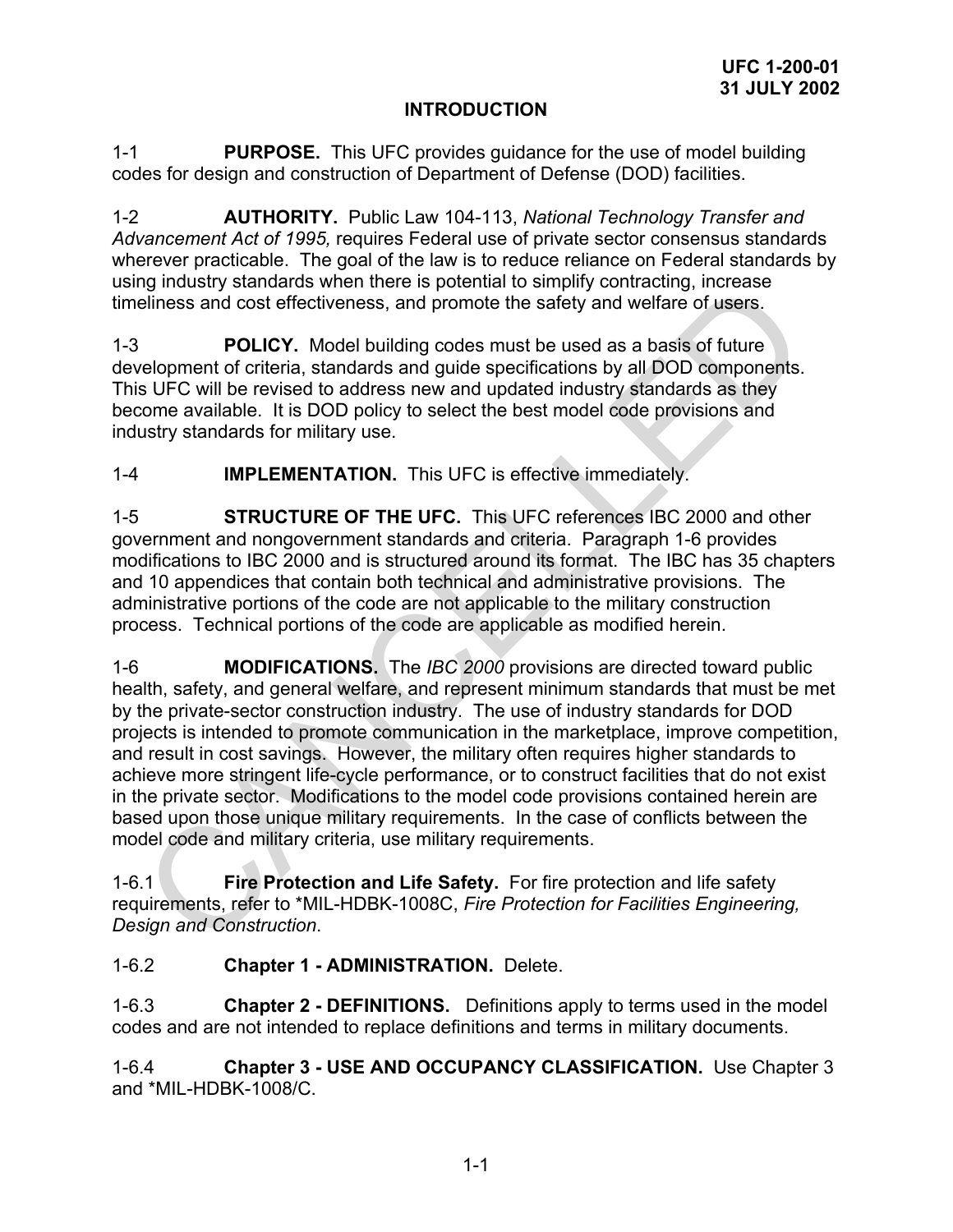1-6.5 **Chapter 4 - SPECIAL DETAILED REQUIREMENTS BASED ON USE AND OCCUPANCY.** Delete Sections 412.1, 412.2, 414 and 415. Refer to applicable

DOD and individual military service standards.

1-6.6 **Chapter 5 - GENERAL BUILDING HEIGHTS AND AREAS.** Refer to \*MIL-HDBK-1008/C for limitations on the use of Table 503. In Section 506.3, the area limitations in Table 503 may be increased by 300 percent for Air Force facilities when an approved automatic sprinkler system is installed, regardless of building height.

1-6.7 **Chapter 6 – TYPES OF CONSTRUCTION.** Use this chapter.

1-6.8 **Chapter 7 – FIRE-RESISTANCE-RATED CONSTRUCTION.** Use this chapter.

1-6.9 **Chapter 8 - INTERIOR FINISHES.** Use Chapter 8 and \*MIL-HDBK-1008/C*.* 

1-6.10 **Chapter 9 – FIRE PROTECTION SYSTEMS.** Use \*MIL-HDBK-1008/C.

1-6.11 **Chapter 10 - MEANS OF EGRESS.** Use \*MIL-HDBK-1008/C*.*

1-6.12 **Chapter 11 - ACCESSIBILITY.** Delete Chapter 11 and use the *Uniform Federal Accessibility Standards (UFAS)* and the *Americans with Disabilities Act Accessibility Guidelines for Buildings and Facilities (ADAAG).*

# 1-6.13 **Chapter 12 - INTERIOR ENVIRONMENT.**

1-6.13.1 **Paragraph 1202.2.1.** Delete the last sentence and substitute "Combustion air shall be obtained from attic areas only in accordance with Unified Facility Criteria documents, Unified Facility Guide Specifications and military criteria and guidance documents." Chapter 6 – TYPES OF CONSTRUCTION. Use this chapter.<br>
8.<br>
Chapter 7 – FIRE-RESISTANCE-RATED CONSTRUCTION. Use this<br>
pter.<br>
9.<br>
Chapter 8 - INTERIOR FINISHES. Use Chapter 8 and "MIL-HDBK-1008/C.<br>
Chapter 10 - MEANS OF EGRES

1-6.13.2 **Paragraph 1202.3.2, Subparagraph 4.** Delete "in accordance with the International Energy Conservation Code."

1-6.13.3 **Paragraph 1202.4.2.** Delete "the International Mechanical Code and the International Fire Code" and substitute "Unified Facility Criteria documents, Unified Facility Guide Specifications and military criteria and guidance documents."

1-6.13.4 **Paragraph 1203.1.** Delete, including the exception, and substitute "Temperature control shall be in accordance with Unified Facility Criteria documents, Unified Facility Guide Specifications and military criteria and guidance documents."

1-6.13.5 **Paragraphs 1206.2 and 1206.3.** Delete and replace with the following: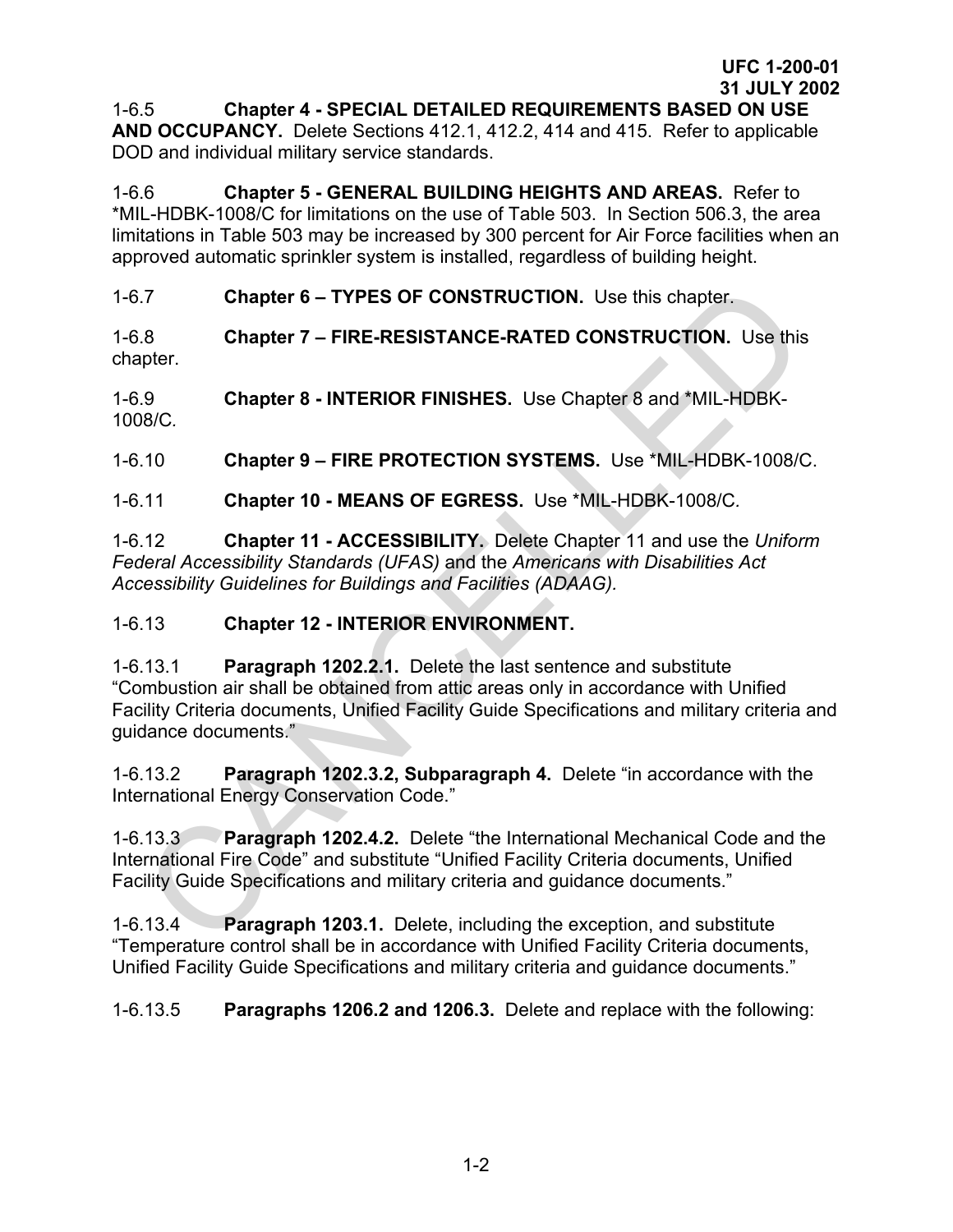# **Table 1-1 Sound Transmission Standards for Party Walls and Floor/Ceiling Construction**

| Area                                                                                        | <b>FSTC</b> | <b>FIIC</b> |
|---------------------------------------------------------------------------------------------|-------------|-------------|
| Party Walls (unit Separation)                                                               | 52          |             |
| Primary Habitable Areas (Living, Dining, Family Room,                                       | 52          | 65          |
| Bedrooms, Circulation)                                                                      |             |             |
| Habitable Wet Areas (Kitchen, Bath, Utility, Laundry, Equipment)                            | 52          | 57          |
| Habitable Areas Over Garages                                                                | 52          |             |
| Note <sup>1</sup> Field Sound Transmission Class. See ASTM E336-97, Standard Test Method    |             |             |
| for Measurement of Airborne Sound Insulation in Buildings.                                  |             |             |
| Note <sup>2</sup> Field Impact Isolation Class. See ASTM E1007-97, Standard Test Method for |             |             |
| Field Measurement of Tapping Machine Impact sound Through Floor-Ceiling                     |             |             |
| Assemblies and Associated Support Structure.                                                |             |             |
|                                                                                             |             |             |

IBC- Air-borne Sound = 50 STC; 45 FSTC ASTM E 90-99, Standard Test Method for Laboratory Measurement of Sound Transmission Loss of Building Partition Elements.

IBC- Structure-borne Sound = 50 IIC; 45 FIIC ASTM E 492-90, Standard Test Method for Laboratory Measurement of Sound Transmission Through Floor-Ceiling Assemblies Using the Tapping Machine.

1-6.13.6 **Paragraph 1207.3.** Delete and replace with following: "Use the latest DoD approved minimum sizes for barracks and dormitory rooms."

1-6.13.7 **Paragraph 1207.4.** Delete. The services define their own parameters for dwelling units.

1-6.14 **Chapter 13 - ENERGY EFFICIENCY.** Delete Chapter 13 and replace with "Federal facilities are required to comply with Public Laws, Executive Orders, Federal Regulations and other mandates regarding energy use, conservation and efficiency standards. In addition, the military has other unique requirements to ensure the planning, design and construction of energy efficient, cost effective facilities that meet mission requirements. These requirements are reflected in criteria and standards used by each military service. Compliance with Unified Facility Criteria documents, Unified Facility Guide Specifications and military criteria documents will ensure that facilities meet all applicable mandates." Diable Areas Microsofter, Bath, Utility, Laundry, Equipment) 52<br>
Joidable Areas Over Garages<br>
e<sup>1</sup> Field Sound Transmission Class. See ASTM E336-97, Standard Test Method<br>
Measurement of Airbonne Sound Insulation in Buildin

1-6.15 **Chapter 14 - EXTERIOR WALLS.** Use Army Technical Instruction 800- 01, *Design Criteria* for guidance for air infiltration, glazing area, and moisture migration pertaining to exterior wall systems.

1-6.16 **Chapter 15 - ROOF ASSEMBLIES AND ROOFTOP STRUCTURES.** Use Chapter 15 for basic guidance and NRCA, *Roofing and Waterproofing Manual* and UFGS Division 7 Thermal and Moisture Protection for technical criteria. The use of any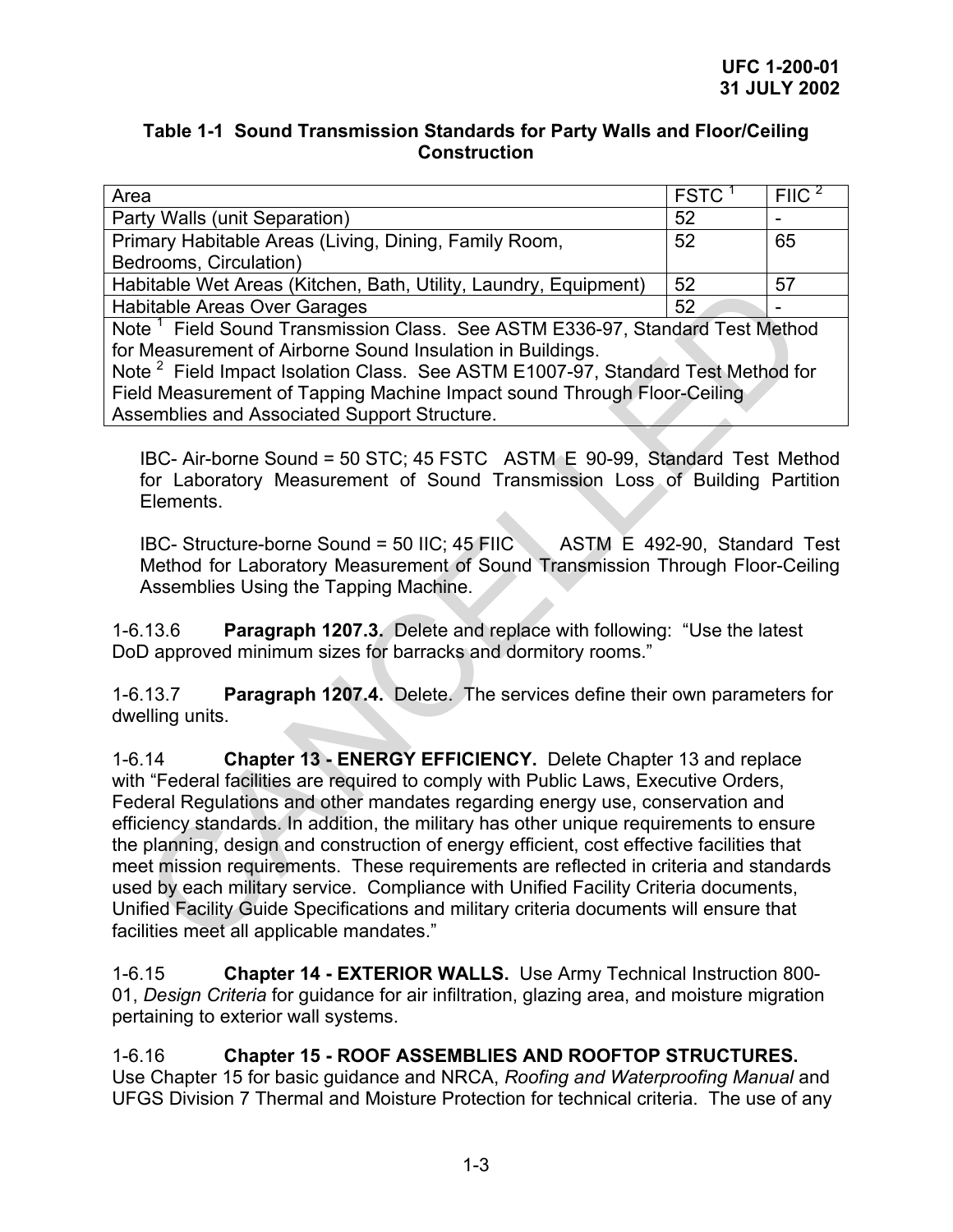asbestos containing materials in roofing products such as mastics, felts, etc. is prohibited.

1-6.17 **Chapter 16 – STRUCTURAL DESIGN.** Use Chapter 16 in its entirety with the following revisions:

1-6.17.1 **Paragraph 1616.2.3**. Buildings classified as Seismic Use Group III; as defined in Table 1604.5; and within Seismic Design Category D, E, or F; as defined by paragraph 1616.3, require enhanced performance objectives for earthquake response. These facilities will require, in addition to the requirements of Chapter 16, a linear elastic analysis utilizing 'm' factors in accordance with the requirements contained in the Technical Instruction TI 809-04 *Seismic Design for Buildings*. For this analysis, use the applicable ground motion and design procedures as defined in TI 809-04. In addition, nonlinear design procedures may be required for these facilities according to Paragraph 5-4.b of TI 809-04. (The classification of a building as Seismic Use Group III should only be used for essential facilities that are required for post-earthquake recovery, and/or house mission-essential functions, with no redundant back-up facility on- or offsite. Mission-essential functions are those absolutely critical to mission continuation of the activity.) eyapper viewer in addition to the requirements of Chapter 16, a linear elements will require, in addition to the requirements of Chapter 16, a linear elements that the requirements of Chapter 16, a linear elements to Chapt

1-6.17.2 **Paragraph 1622.3.7**. Replace the second sentence with the following: "The seismic design of Navy piers and wharves will be according to the Technical Report TR-2069-SHR, *Design Criteria for Earthquake Hazard Mitigation of Navy Piers and Wharves*."

1-6.17.3 Use Appendices B and C for design at locations outside of CONUS.

1-6.17.4 All inhabited buildings must meet the requirements of \*\*UFC 4-010-01, *DoD Minimum Antiterrorism Standards for Buildings*.

1-6.18 **Chapter 17 – STRUCTURAL TESTS AND INSPECTIONS.** Use Chapter 17 and the requirements in the Unified Facilities Guide Specifications.

1-6.19 **Chapter 18 – SOILS AND FOUNDATIONS.** Use Chapter 18 for basic guidance and \*\*\*DM 7.2, *Foundations and Earth Structures* for detailed requirements. For Section 1802.2, the foundation and soils investigation requirements are provided as a minimum. Additional requirements provided by the design agency will take precedence. Also use supplemental requirements in UFGS Division 2, Site Work.

1-6.20 **Chapter 19 – CONCRETE.** Use Chapter 19, and UFGS Division 3, Concrete. Chapter 19 supersedes MIL-HDBK 1002/4, *Concrete Structures*.

1-6.21 **Chapter 20 – ALUMINUM.** Use Chapter 20 and UFGS 05500 (Navy or Army as appropriate) *Miscellaneous Metals*. Chapter 20 supersedes MIL-HDBK-1002/6, *Aluminum Structures, Composite Structures, Structural Plastics, and Fiber-Reinforced Composites*.

1-6.22 **Chapter 21 – MASONRY.** Use Chapter 21 and UFGS Division 4, Masonry. Chapter 21 supercedes Army TM 5-809-3, NAVFAC DM-2.9, AFM 88-3,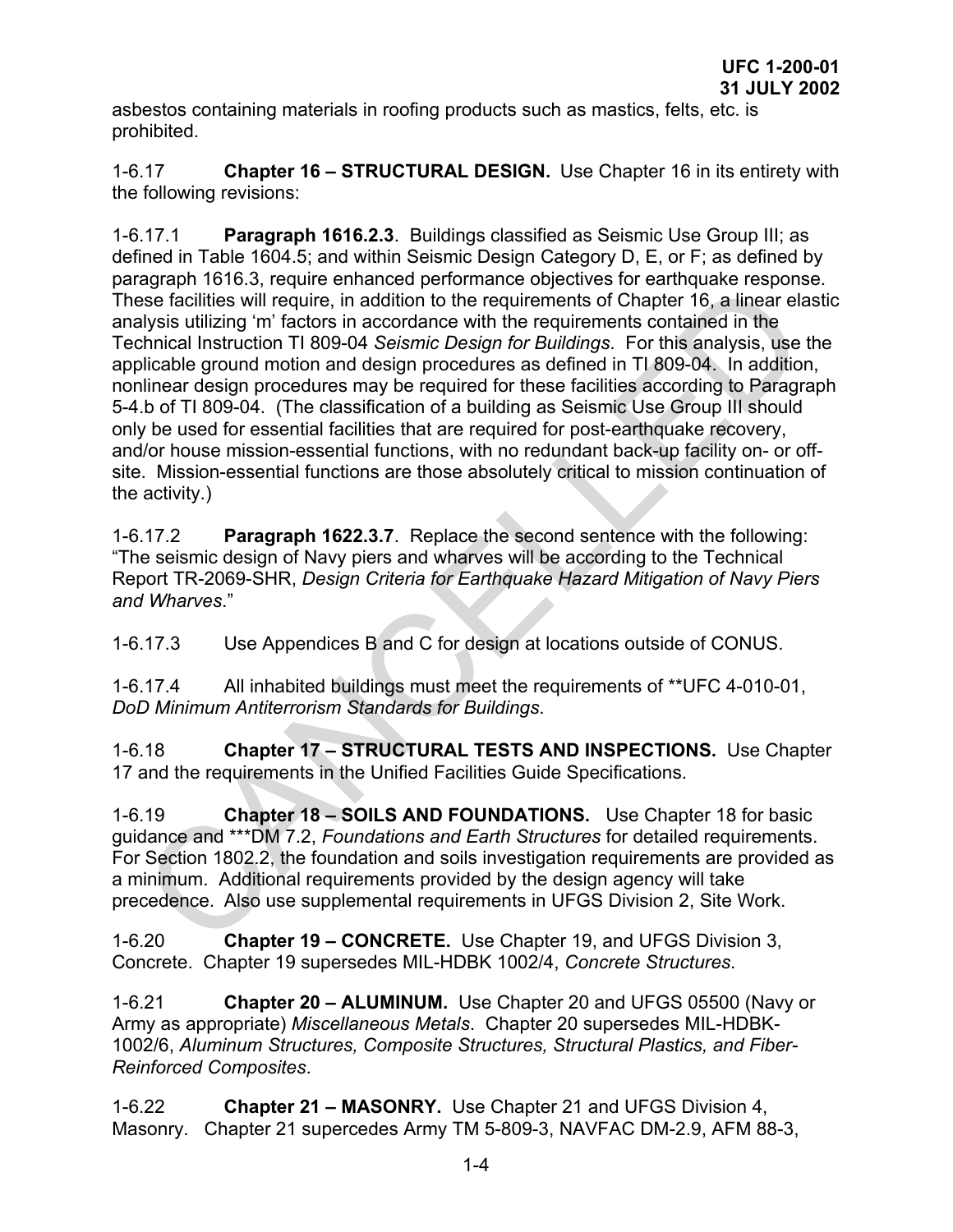Chapter 3, *Masonry Structural Design for Buildings*. Give special attention to control cracking in concrete masonry structures using the guidance contained in Tables 1-2 and Table 1-3. Because the Masonry Society has a waiver for use of metric products, brick and concrete masonry units (CMU) are normally not available in metric sizes.

| Vertical Spacing Of Joint<br>Reinforcement With 2-#9 Wires <sup>(b)</sup> | <b>Maximum Ratio Of Panel</b><br>Length To Wall Height | Maximum Spacing Of<br>Control Joints $^{(d)}$ (ft)                                                                                                                                                                                                                                                          |
|---------------------------------------------------------------------------|--------------------------------------------------------|-------------------------------------------------------------------------------------------------------------------------------------------------------------------------------------------------------------------------------------------------------------------------------------------------------------|
|                                                                           | $(L/H)^{(c)}$                                          |                                                                                                                                                                                                                                                                                                             |
| (e)<br>None                                                               |                                                        |                                                                                                                                                                                                                                                                                                             |
| 16                                                                        |                                                        | 24                                                                                                                                                                                                                                                                                                          |
|                                                                           |                                                        | 30                                                                                                                                                                                                                                                                                                          |
|                                                                           |                                                        | $\mathbf{L}$ , $\mathbf{L}$ , $\mathbf{L}$ , $\mathbf{L}$ , $\mathbf{L}$ , $\mathbf{L}$ , $\mathbf{L}$ , $\mathbf{L}$ , $\mathbf{L}$ , $\mathbf{L}$ , $\mathbf{L}$ , $\mathbf{L}$ , $\mathbf{L}$ , $\mathbf{L}$ , $\mathbf{L}$ , $\mathbf{L}$ , $\mathbf{L}$ , $\mathbf{L}$ , $\mathbf{L}$ , $\mathbf{L}$ , |

# **Table 1-2 Recommended Joint Control Spacing(a)**

# **Table 1-3 Maximum Spacing of Vertical Expansion Joints in Brick Walls, ∆T=1000 F**

| $\frac{1}{2}$ of the control of $\frac{1}{2}$ of $\frac{1}{2}$ of $\frac{1}{2}$ of $\frac{1}{2}$                                                                                                                                                                                                                                                                                                                                                                                                                                                                                                                                                                                                                                                                                                                                                                                                                                                    |                                                                                                                                                           | Lungur To Wall Holght | טוווטט וטאט<br>$\cdots$             |  |  |  |
|-----------------------------------------------------------------------------------------------------------------------------------------------------------------------------------------------------------------------------------------------------------------------------------------------------------------------------------------------------------------------------------------------------------------------------------------------------------------------------------------------------------------------------------------------------------------------------------------------------------------------------------------------------------------------------------------------------------------------------------------------------------------------------------------------------------------------------------------------------------------------------------------------------------------------------------------------------|-----------------------------------------------------------------------------------------------------------------------------------------------------------|-----------------------|-------------------------------------|--|--|--|
| (in)                                                                                                                                                                                                                                                                                                                                                                                                                                                                                                                                                                                                                                                                                                                                                                                                                                                                                                                                                |                                                                                                                                                           | $(L/H)^{(c)}$         |                                     |  |  |  |
| None $(e)$                                                                                                                                                                                                                                                                                                                                                                                                                                                                                                                                                                                                                                                                                                                                                                                                                                                                                                                                          |                                                                                                                                                           | $\overline{2}$        | 18                                  |  |  |  |
| 16                                                                                                                                                                                                                                                                                                                                                                                                                                                                                                                                                                                                                                                                                                                                                                                                                                                                                                                                                  |                                                                                                                                                           | $\overline{3}$        | 24                                  |  |  |  |
| 8                                                                                                                                                                                                                                                                                                                                                                                                                                                                                                                                                                                                                                                                                                                                                                                                                                                                                                                                                   |                                                                                                                                                           | 4                     | 30                                  |  |  |  |
| (a) Based on moisture-controlled, type I, concrete masonry in intermediate humidity conditions (ASTM C<br>90). The designer should adjust the control joint spacing for local conditions. The recommended spacing<br>may be increased 6 ft in humid climates and decreased 6 ft in arid climates.<br><sup>(b)</sup> Joint reinforcement will be cold-drawn deformed wire with a minimum 9-gauge longitudinal wire size.<br>${}^{\text{(c)}}$ L is the horizontal distance between control joints. H is generally the vertical distance between<br>structural supports.<br>(d) The spacing will be reduced approximately 50% near masonry-bonded corners or other similar<br>conditions where one end of the masonry panel is restrained.<br><sup>(e)</sup> Not recommended for walls exposed to view where control of cracking is important.<br>Table 1-3 Maximum Spacing of Vertical Expansion Joints in Brick Walls,<br>$\Delta T = 100^{\circ}F$ |                                                                                                                                                           |                       |                                     |  |  |  |
| EXP.JT Width (in)                                                                                                                                                                                                                                                                                                                                                                                                                                                                                                                                                                                                                                                                                                                                                                                                                                                                                                                                   | $W \times in$                                                                                                                                             |                       | Max. Spacing of BEJs <sup>(a)</sup> |  |  |  |
| 3/8                                                                                                                                                                                                                                                                                                                                                                                                                                                                                                                                                                                                                                                                                                                                                                                                                                                                                                                                                 | 3/16                                                                                                                                                      |                       | 22                                  |  |  |  |
| 1/2                                                                                                                                                                                                                                                                                                                                                                                                                                                                                                                                                                                                                                                                                                                                                                                                                                                                                                                                                 | 1/4                                                                                                                                                       |                       | 30                                  |  |  |  |
| 3/4                                                                                                                                                                                                                                                                                                                                                                                                                                                                                                                                                                                                                                                                                                                                                                                                                                                                                                                                                 | 3/8                                                                                                                                                       |                       | 44                                  |  |  |  |
| $1$ (MAX)                                                                                                                                                                                                                                                                                                                                                                                                                                                                                                                                                                                                                                                                                                                                                                                                                                                                                                                                           | 1/2                                                                                                                                                       |                       | 60                                  |  |  |  |
| (a) Provide expansion joints at 6 to 10 ft from corners.<br>Recommended vertical BEJ locations.<br>a. At regular intervals as noted in table above.<br>b. At changes in wall height or thickness<br>Near wall intersections in "L", "T", and "U"-shaped buildings at approximately 6 to 10 ft) from<br>$C_{\cdot}$<br>corners.<br>d. At other points of stress concentration.<br>At edges of openings.<br>e.                                                                                                                                                                                                                                                                                                                                                                                                                                                                                                                                        |                                                                                                                                                           |                       |                                     |  |  |  |
| $1 - 6.23$                                                                                                                                                                                                                                                                                                                                                                                                                                                                                                                                                                                                                                                                                                                                                                                                                                                                                                                                          | <b>Chapter 22 – STEEL.</b> Use Chapter 22 and UFGS Division 5, Metals.<br>Chapter 22 supersedes MIL-HDBK 1002/3, Structural Engineering Steel Structures. |                       |                                     |  |  |  |

- b. At changes in wall height or thickness
- c. Near wall intersections in "L", "T", and "U"-shaped buildings at approximately 6 to 10 ft) from corners.
- d. At other points of stress concentration.
- e. At edges of openings.

1-6.23 **Chapter 22 – STEEL.** Use Chapter 22 and UFGS Division 5, Metals. Chapter 22 supersedes MIL-HDBK 1002/3, *Structural Engineering Steel Structures*.

1-6.24 **Chapter 23 – WOOD.** Use Chapter 23 and UFGS Division 6, Wood and Plastics. Chapter 23 supersedes MIL-HDBK 1002/5, *Timber Structures*.

1-6.25 **Chapter 24 - GLASS AND GLAZING.** Use Chapter 24 and MIL-HDBK-1013/12, *Evaluation and Selection Analysis of Security Glazing for Protection Against Ballistic, Bomb, and Forced Entry Tactics* for force protection.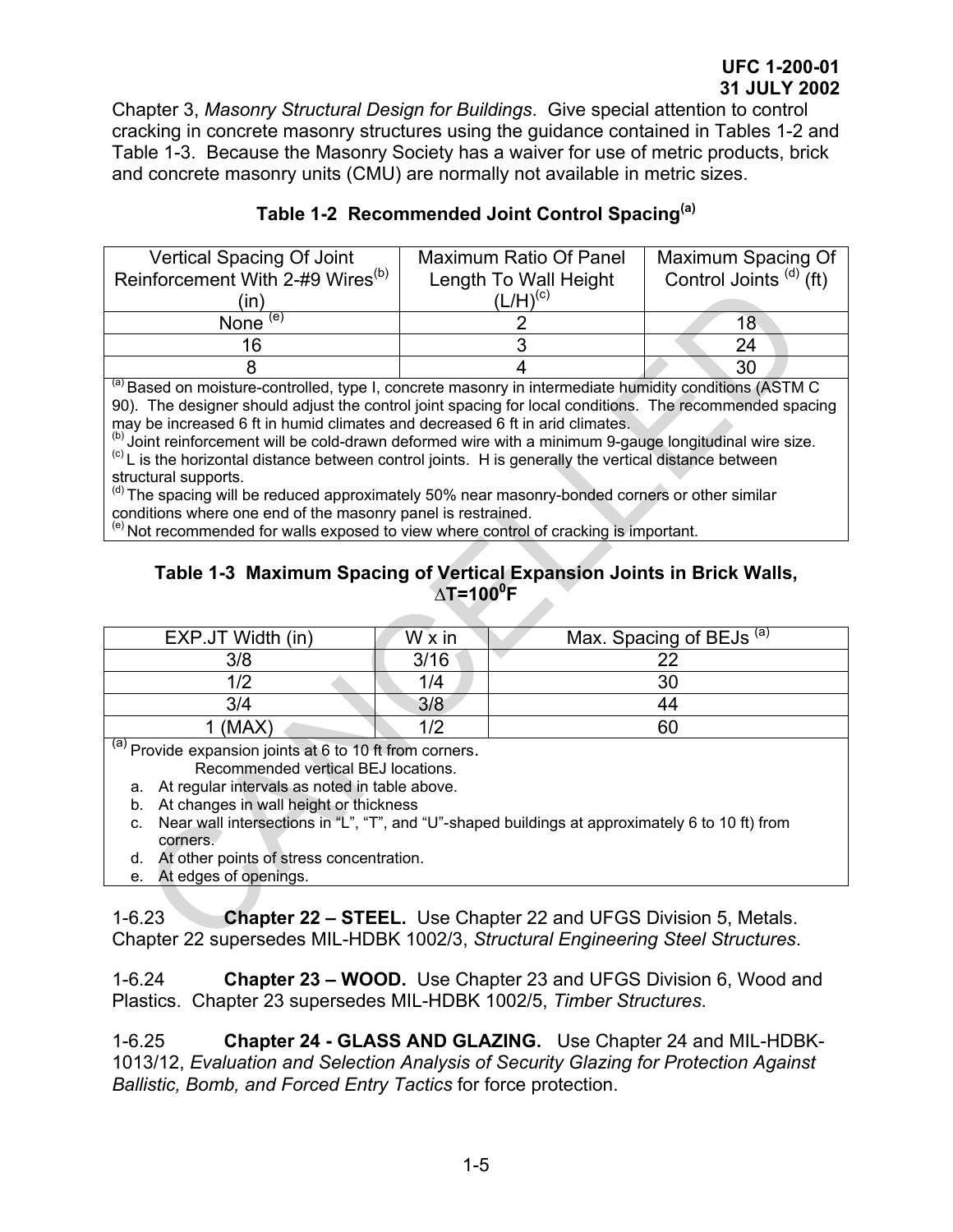1-6.26 **Chapter 25 – GYPSUM BOARD AND PLASTER.** Use this chapter and applicable UFGS.

1-6.27 **Chapter 26 – PLASTIC.** Use this chapter.

1-6.28 **Chapter 27 – ELECTRICAL.** Delete and use NFPA 70, *National Electrical Code.* 

1-6.29 **Chapter 28 – MECHANICAL SYSTEMS.** Delete Section 2801 and substitute "Mechanical appliances, equipment and systems shall be planned, designed and constructed in accordance with Unified Facility Criteria documents, Unified Facility Guide Specifications and military criteria and guidance documents. This will ensure energy efficient, cost effective facilities are provided that meet mission requirements and are in compliance with Public Laws, Executive Orders, Federal Regulations and similar mandates. Also comply with NFPA 54, *National Fuel Gas Code.*"

1-6.30 **Chapter 29 – PLUMBING SYSTEMS.** Delete Paragraph 2901.1 and substitute "Plumbing appliances, equipment and systems shall be planned, designed and constructed in accordance with the Unified Facility Criteria documents, Unified Facility Guide Specifications and military criteria and guidance documents. This will ensure energy efficient, water conserving and cost effective facilities are provided that meet mission requirements and are in compliance with Public Laws, Executive Orders, Federal Regulations and similar mandates." stitute "Mechanical appliances, equipment and systems shall be planned, design<br>constructed in accordance with Duified Facility Criteria documents, Unified Facility<br>de Specifications and military criteria and guidance docum

1-6.31 **Chapter 30 – ELEVATORS AND CONVEYING SYSTEMS.** ITG 01-01, *Interim Technical Guidance Elevator Design* supersedes Chapter 30 wherever applicable.

1-6.32 **Chapter 31 - SPECIAL CONSTRUCTION.** Use entire chapter except Sections 3107 and 3108.

1-6.33 **Chapter 32 - ENCROACHMENT INTO THE PUBLIC RIGHT-OF-WAY.**  Delete.

1-6.34 **Chapter 33 - SAFEGUARDS DURING CONSTRUCTION.** Delete.

1-6.35 **Chapter 34 - EXISTING STRUCTURES.** Delete entire chapter and refer to \*MIL-HDBK-1008/C and ASCE 11-99, *Guidelines for Structural Condition Assessment of Existing Buildings*. Use ASCE 11-99 to conduct structural condition assessment of existing buildings prior to major additions, alterations or repairs.

1-6.36 **Chapter 35 - REFERENCED STANDARDS.** Use the chapter.

1-6.37 **Appendixes A, B, D, E, G, and J.** Delete.

1-6.38 **Appendix H - SIGNS.** Delete Appendix H. Follow the requirements of ADAAG and individual signage publications for each military service.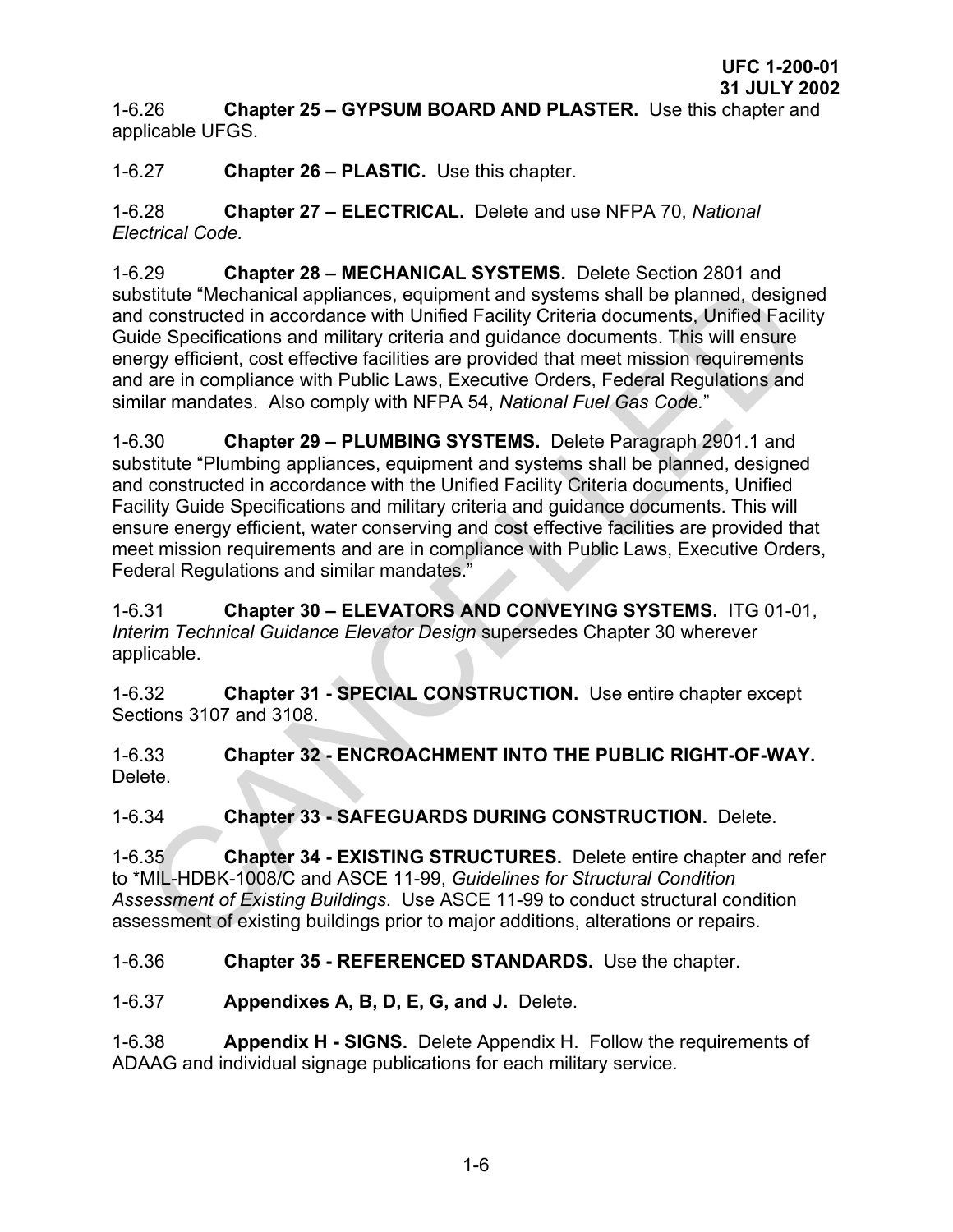# **APPENDIX A**

# **REFERENCES**

# **GOVERNMENT PUBLICATIONS:**

1. Unified Facilities Criteria

http:/criteria.navfac.navy.mil/criteria

http:/www.hnd.usace.army.mil/techinfo/ind [ex.asp](http://www.hnd.usace.army.mil/techinfo/index.asp)

2. Naval Facilities Engineering Command (NAVFAC) 1510 Gilbert Street Norfolk, VA 23511-2669

http://criteria.navfac.navy.mil/criteria http://www.nfesc.navy.mil

3. U.S. Army Corps of Engineers (USACE) 4820 University Square, Huntsville, Al, 35816

\*\*UFC 4-010-01, Minimum Antiterrorism Standards for Buildings. (This UFC is due to be published 1 Aug 2002. For questions, please contact the preparing activity.)

ITG 01-01, Interim Technical Guidance Elevator Design

\*MIL-HDBK-1008C, Fire Protection for Facilities Engineering, Design and Construction. (Will be replaced by UFC 3- 600-01, Fire Protection for Facilities Engineering, Design and Construction, September 2002. For questions, please contact the preparing activity.) v/oriteria.navfac.navy.mil/teriteria<br>
to be published 1 Aug 2002. For<br>
the preparing<br>
were districted activity.)<br>
Naval Facilities Engineering Command ITG 01-01, Interim Technical Guidance<br>
CHE Street<br>
Districted Elevator

MIL-HDBK-1013/12, Evaluation and Selection Analysis of Security Glazing for Protection Against Ballistic, Bomb, and Forced Entry Tactics. (Restricted access. Contact your government sponsor if required.)

\*\*\*DM 7.2, Foundations and Earth Structures. (This Design Manual is due to be replaced by UFC 3-220-01, Geotechnical Engineering by the end of calendar year 2002. For questions, please contact the preparing activity.)

Technical Report, TR-2069-SHR, Design Criteria for Earthquake Hazard mitigation of Navy Piers and Wharves, February 1987.

Technical Instruction 800-01, Design **Criteria** 

Technical Instruction 809-04, Seismic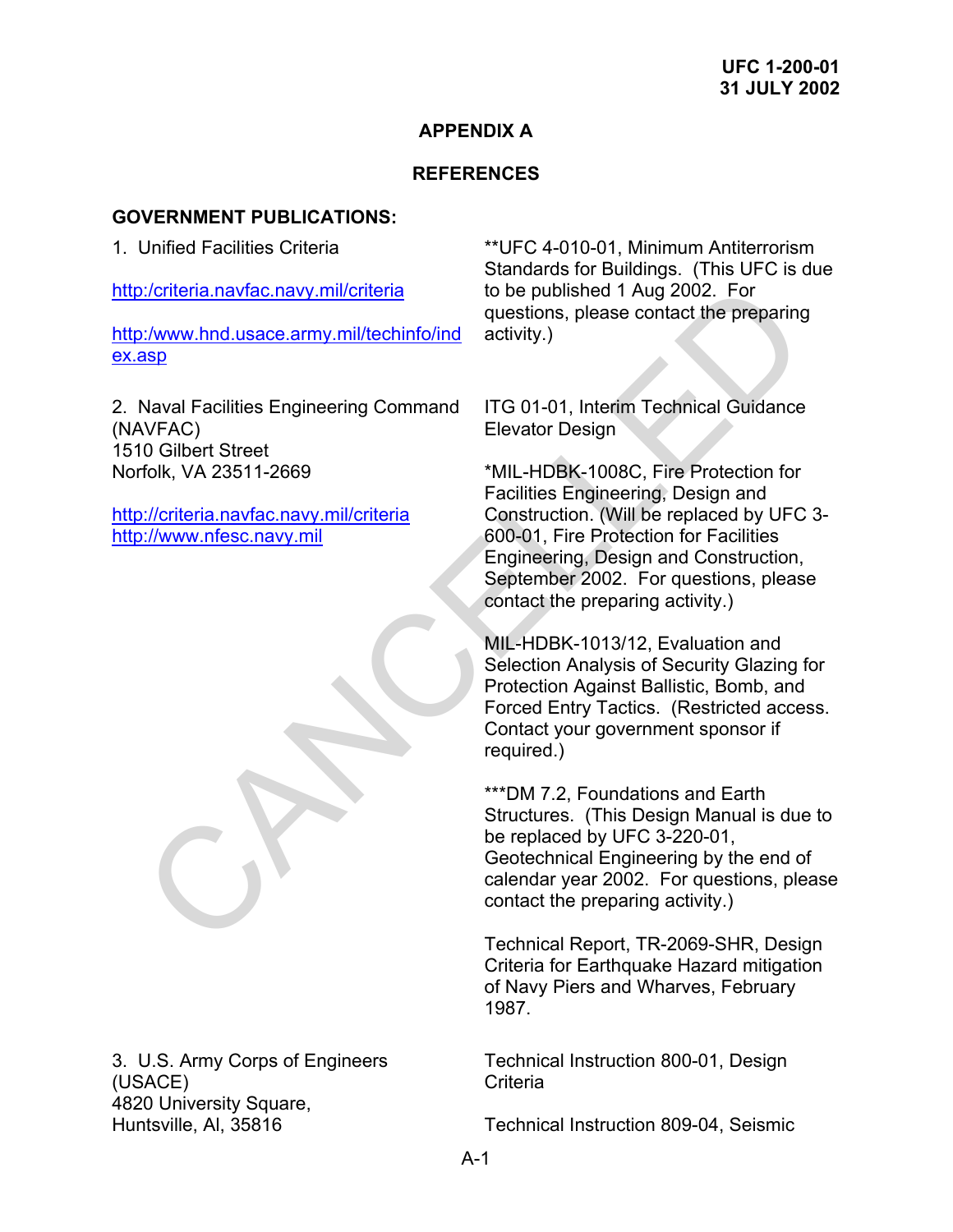[http://www.hnd.usace.army.mil/techinfo/ind](http://www.hnd.usace.army.mil/techinfo/index.asp) [ex.asp](http://www.hnd.usace.army.mil/techinfo/index.asp)

Design for Buildings

Technical Instruction 809-29, Structural Considerations for Metal Roofing

Technical Instruction 809-53, Commentary on Roofing Systems

Public Law 104-113, National Technology Transfer and Advancement Act of 1995

4. National Archives and Records Administration (NARA) gpoaccess@gpo.gov Telephone (202) 512-1530 Toll Free (888) 293-6498 Fax (202) 512-1262

5. http://www.access-board.gov/ufas/ufas[html/ufas.htm](http://www.access-board.gov/ufas/ufas-html/ufas.htm)

6. http://www.access-board/adaag/ html/adaag.htm

Uniform Federal Accessibility Standards (UFAS)

Americans with Disabilities Act Accessibility Guidelines for Building and Facilities (ADAAG)

# **NON-GOVERNMENT PUBLICATIONS:**

1. International Code Council (ICC) 5203 Leesburg Pike, Suite 600 Falls Church, VA 22041 (703) 931-4533 (703) 379-1546 fax

http://www.intlcode.org/

2. National Fire Protection Association (NFPA) 1 Batterymarch Park P.O. Box 9101 Quincy, MA 02269-9101 (617) 770-3000 National Archives and Records<br>
ministration (NARA)<br>
incitation (NARA)<br>
access@gpo.gov<br>
Free (888) 293-6498<br>
Free (888) 293-6498<br>
(202) 512-1262<br>
(202) 512-1262<br>
(202) 512-1262<br>
(202) 512-1262<br>
(202) 512-1262<br>
Muhimmuncess-

International Building Code (IBC) 2000

NFPA 70, National Electrical Code

NFPA 54, National Fuel Gas Code

[www.nfpa.org](http://www.nfpa.org/)

3. ASTM International 100 Barr Harbor Drive PO Box C700 West Conshohocken, PA 19428-2959 ASTM E336-97, Standard Test Method for Measurement of Airborne Sound Insulation in Buildings

ASTM E1007-97, Standard Test Method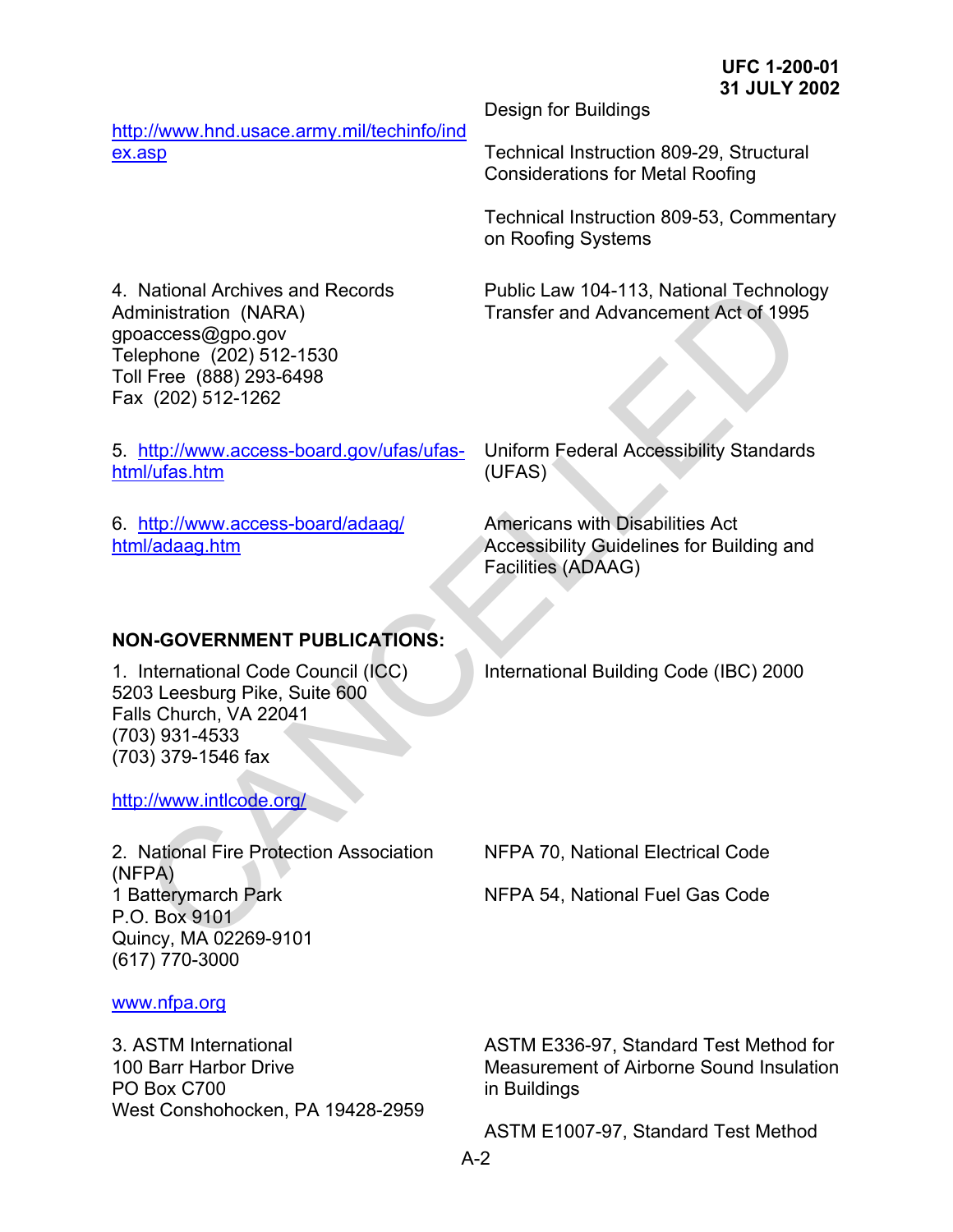[www.astm.org](http://www.astm.org/) **for field Measurement of Tapping Machine** Impact Sound Through Floor-Ceiling Assemblies and Associated Support **Structure** 

> ASTM E90-99, Standard Test Method for Laboratory Measurement of Sound Transmission Loss of Building Partition Elements.

ASTM E492-90, Standard Test Method for Laboratory Measurement of Sound Transmission Loss Through Floor-Ceiling Assemblies Using the Tapping Machine

ASCE 7, Minimum Design Loads for Buildings and Other Structures.

ASCE 11-99, Guidelines for Structural Condition Assessment of Existing Buildings.

*Roofing and Waterproofing Manual*, 5th Edition, 2001

4. American Society of Civil Engineers 1801 Alexander Bell Drive Reston, Virginia 20191-4400 1-800-548-2723 toll free (703) 295-6300 international (703) 295-6222 fax (703) 295-6444 faxback Elements.<br>
ASTM E492-90, Standard Test Method<br>
Laboratory Measurement of Sound<br>
Transmission Loss Through Floor-Ceili<br>
Assemblies Using the Tapping Machine<br>
Ancerican Society of Civil Engineers<br>
ASCE 7, Minimum Design Load

### http://www.asce.org

5. National Roofing Contractors Association (NRCA) 10255 W. Higgins Road, Suite 600, Rosemont, IL 60018 (847) 299-9070; fax (847) 299-1183; e-mail nrca@nrca.net

http://www.nrca.net/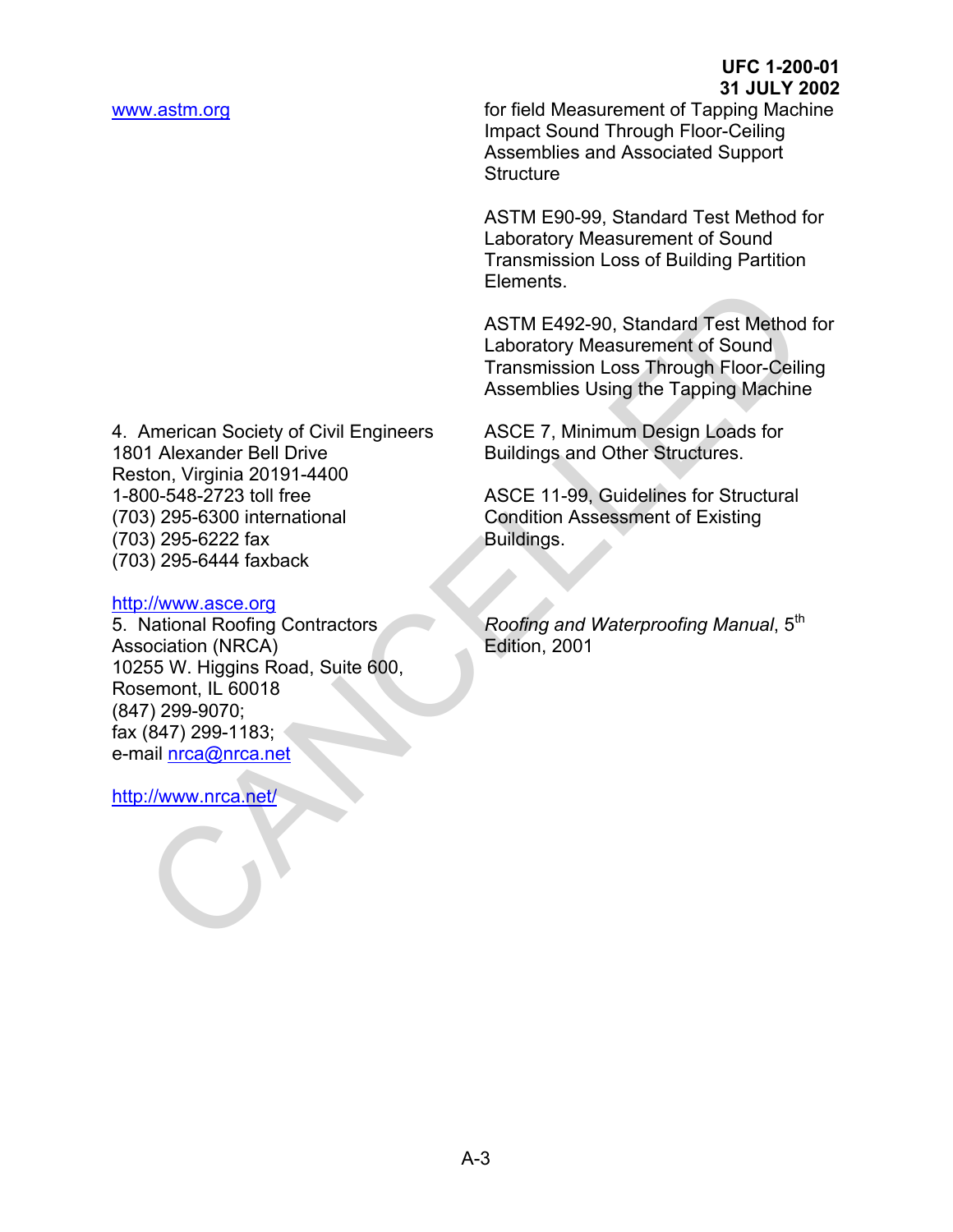# **APPENDIX B**

### **Wind Parameters (as published in ITG 01-2,** *Minimum Design Loads for Buildings and Other Structures***)**

| ID             | <b>Name</b>                     | <b>Ground</b><br><b>Snow Load</b><br>(PSF) | <b>Frost</b><br><b>Penetration</b><br>(in) | <b>Basic Wind</b><br><b>Speed (MPH)</b> |
|----------------|---------------------------------|--------------------------------------------|--------------------------------------------|-----------------------------------------|
| 1              | Woomera, Australia              | 0                                          | 0                                          | 80                                      |
| $\overline{2}$ | Chievres, Belgium               | 15                                         | 25                                         | 115                                     |
| 3              | Manama, Bahrain                 | 0                                          | 5                                          | 80                                      |
| 4              | Guantanamo Bay, Cuba            | 0                                          | $\overline{5}$                             | 90                                      |
| 5              | Copenhagen, Denmark             | 25                                         | 35                                         | 90                                      |
| 6              | Diego Garcia, Diego Garcia      | 0                                          | 5                                          | 105                                     |
| $\overline{7}$ | Stuttgart, Germany              | 25                                         | 40                                         | 60                                      |
| 8              | Heidelberg, Germany             | 25                                         | 30 <sub>1</sub>                            | 60                                      |
| 9              | Bad Kreuznach, Germany          | 25                                         | 30                                         | 60                                      |
| 10             | Grefrath, Germany               | 25                                         | 20                                         | 60                                      |
| 11             | Wuerzburg, Germany              | 25 <sub>2</sub>                            | 35                                         | 60                                      |
| 12             | Grafenwoehr, Germany            | 25                                         | 5 <sup>′</sup>                             | 60                                      |
| 13             | Hanau, Germany                  | 25                                         | 25                                         | 60                                      |
| 14             | Berchtesgaden, Germany          | 30                                         | 50                                         | 60                                      |
|                | 15  Landstuhl, Germany          | 25                                         | 40                                         | 60                                      |
| 16             | Spangdahlem, Germany            | 25                                         | 35                                         | 60                                      |
| 17             | Crete, Greece                   | $\overline{5}$                             | 5                                          | 85                                      |
| 18             | Thule, Greenland                | 25                                         | 255                                        | 130                                     |
| 19             | Agana Fleet Activities,<br>Guam | 0                                          | 5(1)                                       | 155(2)                                  |
| 20             | Agana Ship Repair, Guam         | 0                                          | 5(1)                                       | 155(2)                                  |
| 21             | Agana Anderson AFB,<br>Guam     | $\mathbf 0$                                | 5(1)                                       | 155(2)                                  |
| 22             | Keflavik, Iceland               | 25                                         | 50                                         | 110                                     |
|                | 23 Vicenzia, Italy              | 35                                         | 25                                         | 80                                      |
| 24             | Gaeta, Italy                    | 20                                         | 5                                          | 80                                      |
| 25             | La Maddalena, Italy             | 20                                         | 5                                          | 80                                      |
|                | 26 Naples, Italy                | 20                                         | $\overline{5}$                             | 80                                      |
| 27             | Sigonella, Italy                | 20                                         | $\overline{5}$                             | 80                                      |
|                | 28 Pordenone, Italy             | 35                                         | 25                                         | 80                                      |
|                | 29 Atsugi, Japan                | 15                                         | 25(3)                                      | 120                                     |
|                | 30   Iwakuni, Japan             | 0                                          | 10(3)                                      | 120                                     |
| 31             | Sagamihara, Japan               | 10                                         | 5(3)                                       | 110                                     |
| 32             | Okinawa, Japan                  | 0                                          | 5(3)                                       | 110                                     |
| 33             | Naha, Japan                     | 0                                          | 5(3)                                       | 110                                     |
| 34             | Koza City, Japan                | 0                                          | 5(3)                                       | 110                                     |
| 35             | Misawa, Japan                   | 40                                         | 50(3)                                      | 110                                     |
| 36             | Tokyo, Japan                    | 10                                         | 5(3)                                       | 110                                     |
| 37             | Sasebo, Japan                   | 10                                         | 5(3)                                       | 100                                     |
|                | 38 Atsugi, Japan                | 20                                         | 25(3)                                      | 120                                     |
|                |                                 |                                            |                                            |                                         |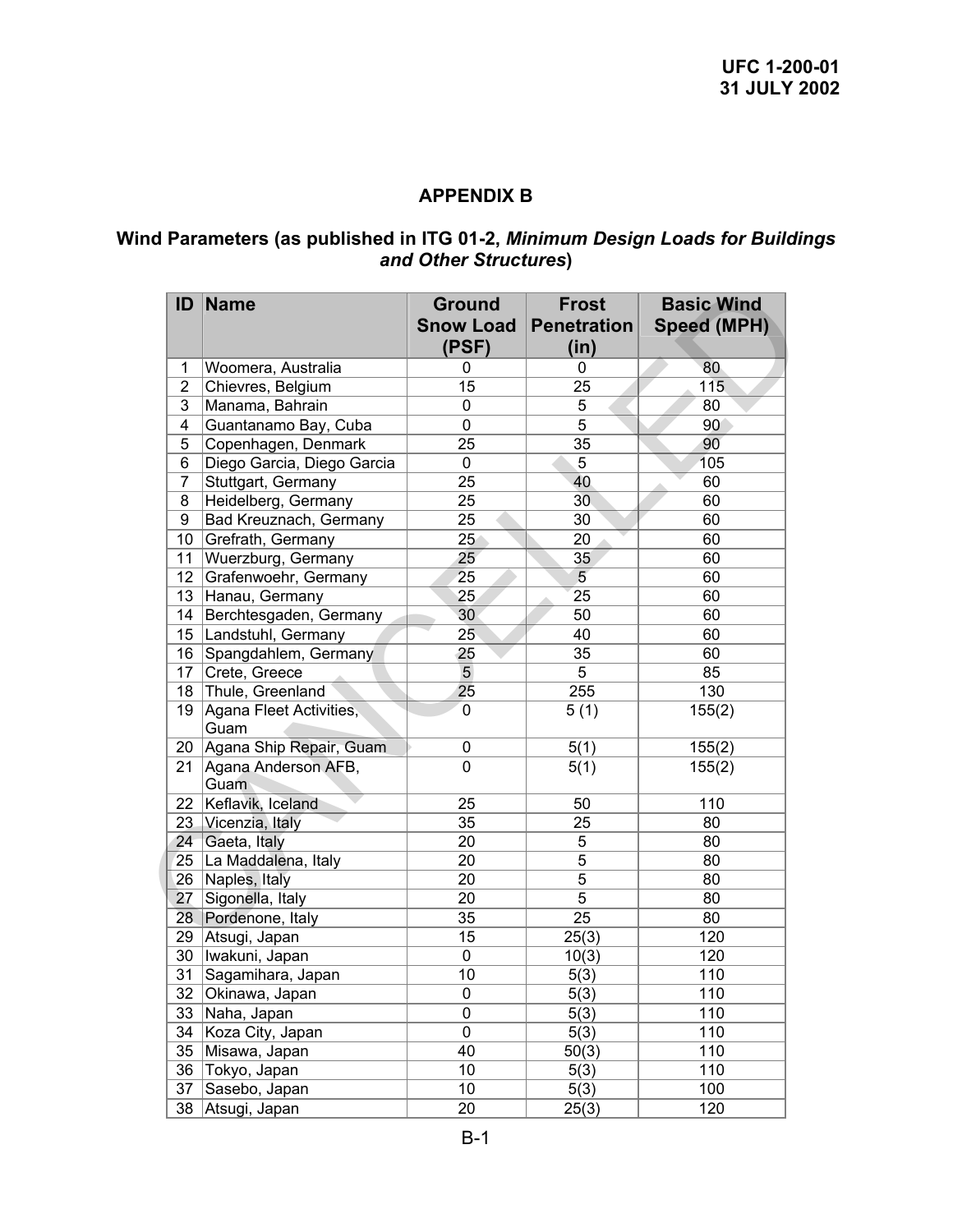| ID     | Name                                                                                                                                                                                                       | <b>Ground</b><br><b>Snow Load</b>                    | <b>Frost</b><br><b>Penetration</b> | <b>Basic Wind</b> |
|--------|------------------------------------------------------------------------------------------------------------------------------------------------------------------------------------------------------------|------------------------------------------------------|------------------------------------|-------------------|
|        |                                                                                                                                                                                                            |                                                      |                                    | Speed (MPH)       |
|        |                                                                                                                                                                                                            | (PSF)                                                | (in)                               |                   |
|        | 39 Yokosuka NCTC, Japan                                                                                                                                                                                    | 20                                                   | 5(3)                               | 110               |
|        | 40 Yokosuka CFA, Japan                                                                                                                                                                                     | 20                                                   | 5(3)                               | 110               |
| 41     | Yokosuka Ship Repair,<br>Japan                                                                                                                                                                             | 20                                                   | 5(3)                               | 110               |
|        | 42 Teague, Korea                                                                                                                                                                                           | 20                                                   | 40(4)                              | 110               |
|        | 43 Pyongtaek, Korea                                                                                                                                                                                        | 20                                                   | 50(4)                              | 100               |
| 44     | Uijongbu, Korea                                                                                                                                                                                            | 20                                                   | 45(4)                              | 105               |
| 45     | Seoul, Korea                                                                                                                                                                                               | 20                                                   | 45(4)                              | 105               |
|        | 46 Chinhae, Korea                                                                                                                                                                                          | 20                                                   | 15(4)                              | 105               |
| 47     | Kunsan, Korea                                                                                                                                                                                              | 20                                                   | 30(4)                              | 100               |
| 48     | Songtan, Korea                                                                                                                                                                                             | 20                                                   | 50(4)                              | 95                |
| 49     | Port Lyautey, Morocco                                                                                                                                                                                      | $\mathbf 0$                                          | 5                                  | 85                |
| 50     | Schirmen, Netherlands                                                                                                                                                                                      | 15                                                   | 20                                 | 80                |
| 51     | Antarctica                                                                                                                                                                                                 | 30                                                   | 190                                | 105               |
| 52     | Balboa, Panama                                                                                                                                                                                             | 0                                                    | 5                                  | 110               |
|        | 53 Panama City, Panama                                                                                                                                                                                     | 0                                                    | $\overline{5}$                     | 90                |
| 54     | Colon, Panama                                                                                                                                                                                              | 0                                                    | 5                                  | 95                |
| 55     | Galeta Island, Panama                                                                                                                                                                                      | 0                                                    | $\overline{5}$                     | 90                |
|        | 56 Panama Canal, Panama                                                                                                                                                                                    | 0                                                    | $\overline{5}$                     | 110               |
| 57     | Terceira, Portugal-Azores                                                                                                                                                                                  | 0                                                    | $\overline{5}$                     | 120               |
| 58     | Guaynaba, Puerto Rico                                                                                                                                                                                      | $\overline{0}$                                       | $\overline{5}$                     | 120(5)            |
| 59     | San Juan, Puerto Rico                                                                                                                                                                                      | $\boldsymbol{0}$                                     | $\overline{5}$                     | 120(5)            |
| 60     | Sabana Seca, Puerto Rico                                                                                                                                                                                   | 0                                                    | 5                                  | 120(5)            |
| 61     | Roosevelt Roads, Puerto<br>Rico                                                                                                                                                                            | $\overline{0}$                                       | $\overline{5}$                     | 140(5)            |
| 62     | Rota, Spain                                                                                                                                                                                                | 5                                                    | 5                                  | 85                |
| 63     | Adana, Turkey                                                                                                                                                                                              | $\overline{0}$                                       | $\overline{5}$                     | 70                |
| 64     | Diyarbakir, Turkey                                                                                                                                                                                         | 15                                                   | 25                                 | 105               |
| 65     | Southampton, England                                                                                                                                                                                       | 15                                                   | 10                                 | 85                |
|        | 66 London, England                                                                                                                                                                                         | 15                                                   | 15                                 | 100               |
| 67     | Edzell, England                                                                                                                                                                                            | 15                                                   | 25                                 | 85                |
|        | 68 Croughton, England                                                                                                                                                                                      | 15                                                   | 15                                 | 100               |
|        | 69 Lakenheath, England                                                                                                                                                                                     | 15                                                   | 15                                 | 100               |
|        | 70 Mildenhall, England                                                                                                                                                                                     | 15                                                   | 15                                 | 100               |
| 71     | Antigua, Virgin Islands                                                                                                                                                                                    | 0                                                    | 5                                  | 140(6)            |
| Notes: | (1) No frost in Guam or Diego Garcia. Need to identify as minimum footing depth.<br>(2) ASCE 7 recommends 170 m.p.h. Use ASCE value.<br>(3) Need to confirm large variance in frost penetration for Japan. |                                                      |                                    |                   |
|        | (4) Need to confirm large variance in frost penetration for Korea.<br>(5) ASCE 7 recommends 145 m.p.h. Use ASCE value.                                                                                     | $(6)$ ASCE 7 recommends $145$ m $n h$ Use ASCE value |                                    |                   |

(6) ASCE 7 recommends 145 m.p.h. Use ASCE value.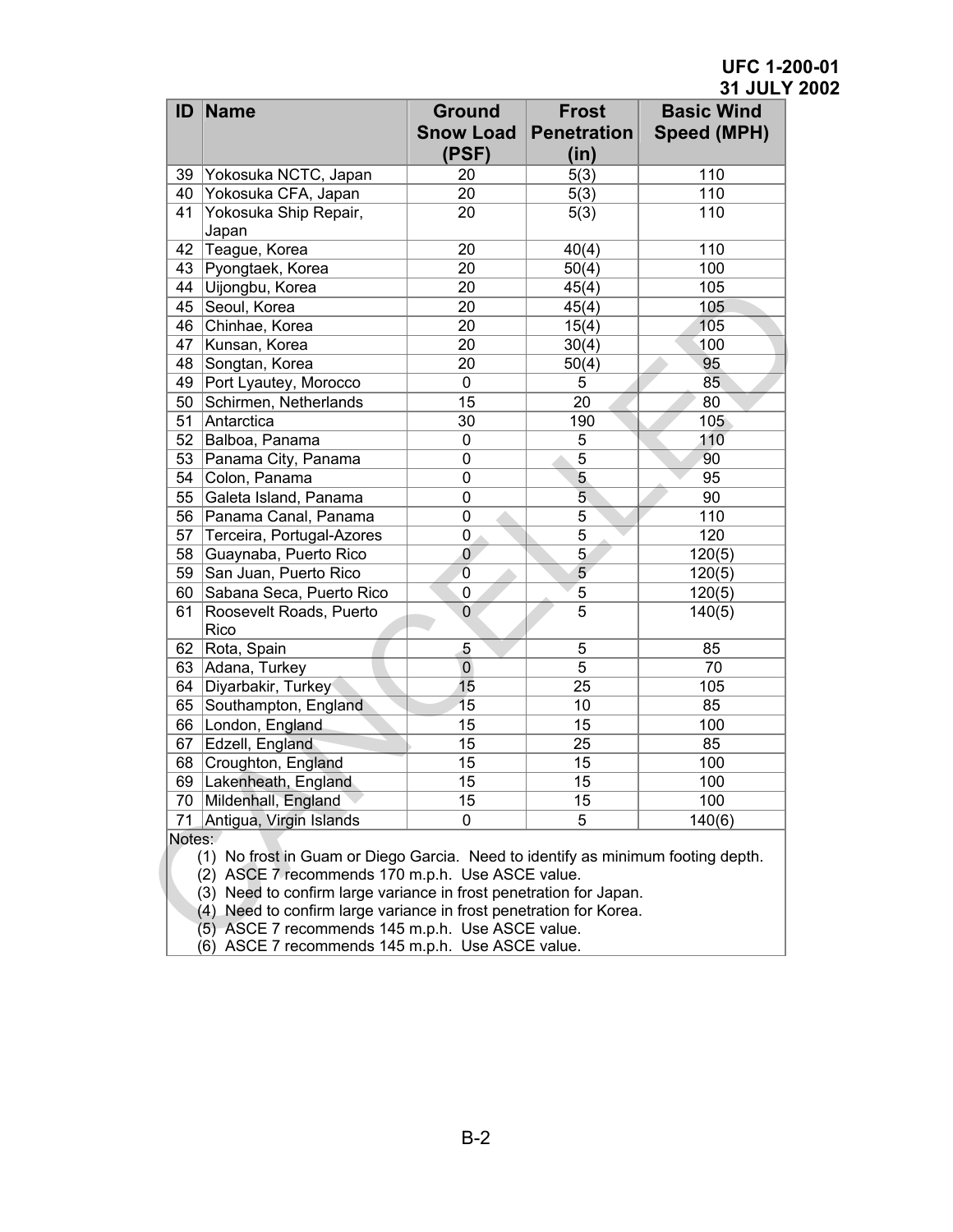# **APPENDIX C**

# **Seismic Parameters**

|               |                                             |                    | <b>Ss</b>         | S <sub>1</sub> |
|---------------|---------------------------------------------|--------------------|-------------------|----------------|
| <b>AFRICA</b> | <b>ALGERIA</b>                              | Alger              | $\overline{1.24}$ | 0.56           |
|               |                                             | Olan               | 1.24              | 0.56           |
|               | <b>ANGOLA</b>                               |                    |                   |                |
|               |                                             | Luanda             | 0.06              | 0.06           |
|               | <b>BENIN</b>                                |                    |                   |                |
|               |                                             | Cotonou            | 0.06              | 0.06           |
|               | <b>BOTSWANA</b>                             |                    |                   |                |
|               |                                             | Gaborone           | 0.06              | 0.06           |
|               | <b>BURUNDI</b>                              |                    |                   |                |
|               |                                             | Bujumbura          | 1.24              | 0.56           |
|               | CAMEROON                                    |                    |                   |                |
|               |                                             | Douala             | 0.06              | 0.06           |
|               |                                             | Yaounde            | 0.06              | 0.06           |
|               | <b>CAPE VERDE</b>                           |                    |                   |                |
|               |                                             | Praia              | 0.06              | 0.06           |
|               | <b>CENTRAL AFRICAN</b><br><b>REPUBLIC</b>   |                    |                   |                |
|               |                                             | Bangui             | 0.06              | 0.06           |
|               | <b>CHAD</b>                                 |                    |                   |                |
|               |                                             | Ndjamena           | 0.06              | 0.06           |
|               | <b>CONGO</b>                                |                    |                   |                |
|               |                                             | <b>Brazzaville</b> | 0.06              | 0.06           |
|               | $\overline{\phantom{a}}$<br><b>DJIBOUTI</b> |                    |                   |                |
|               |                                             | Djibouti           | 1.24              | 0.56           |
|               | <b>EGYPT</b>                                |                    |                   |                |
|               |                                             | Alexandria         | 0.62              | 0.28           |
|               |                                             | Cairo              | 0.62              | 0.28           |
|               |                                             | Port Said          | 0.62              | 0.28           |
|               | <b>EQUATORIAL GUINEA</b>                    |                    |                   |                |
|               |                                             | Malabo             | 0.06              | 0.06           |
|               | <b>ETHIOPIA</b>                             |                    |                   |                |
|               |                                             | Addis Ababa        | 1.24              | 0.56           |
|               |                                             | Asmara             | 1.24              | 0.56           |
|               | <b>GABON</b>                                |                    |                   |                |
|               |                                             | Libreville         | 0.06              | 0.06           |
|               | <b>GAMBIA</b>                               |                    |                   |                |
|               |                                             | Banjul             | 0.06              | 0.06           |
|               | <b>GHANA</b>                                |                    | 1.24              | 0.56           |
|               | <b>GUINEA</b>                               | Accra              |                   |                |
|               |                                             | Bissau             | 0.31              | 0.14           |
|               |                                             | Conakry            | 0.06              | 0.06           |
|               | <b>IVORY COAST</b>                          |                    |                   |                |
|               |                                             |                    |                   |                |
|               | <b>KENYA</b>                                | Abidijan           | 0.06              | 0.06           |
|               |                                             |                    | 0.62              | 0.28           |
|               |                                             | Nairobi            |                   |                |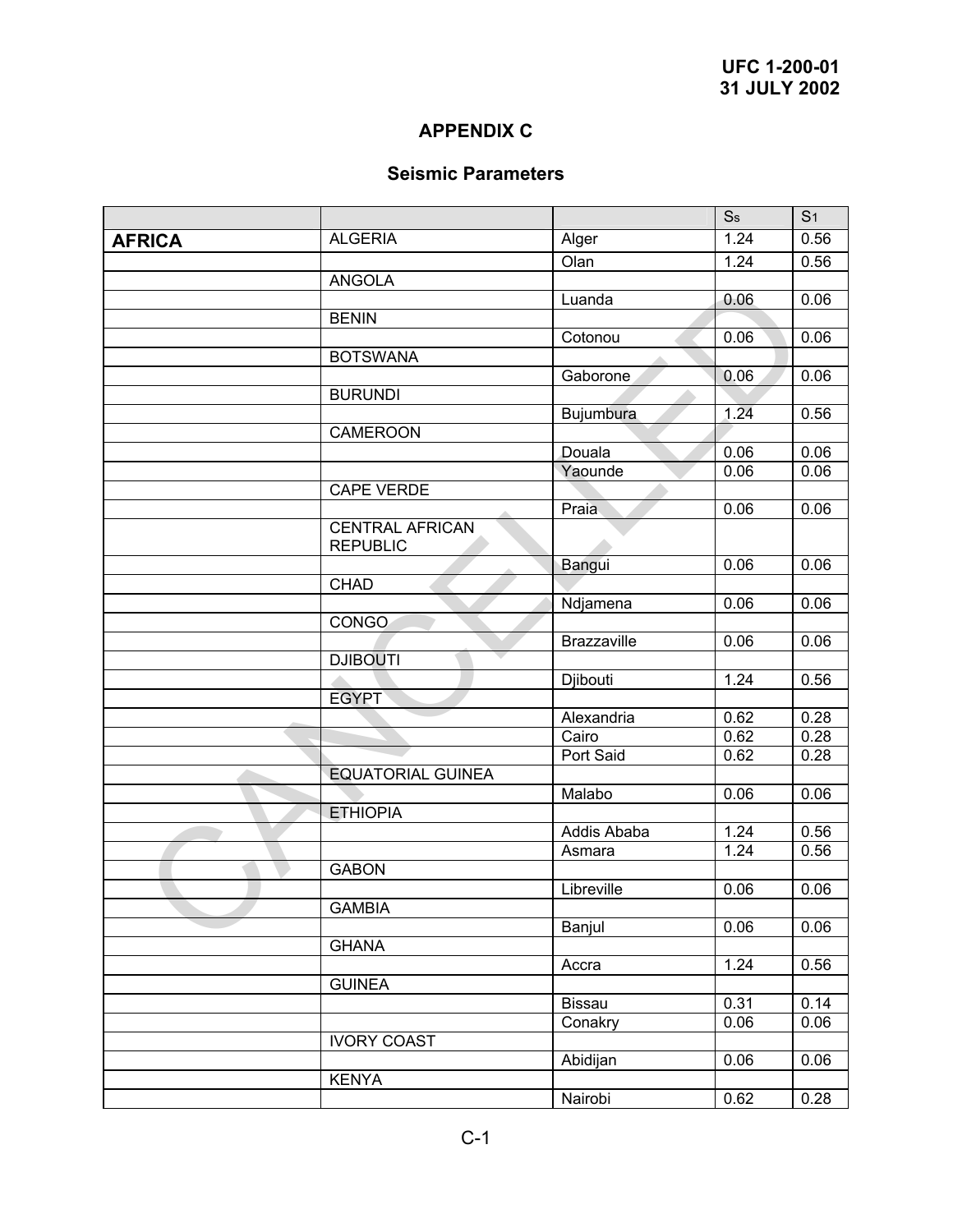| <b>LESOTHO</b>            |                    |                   |      |
|---------------------------|--------------------|-------------------|------|
|                           | Maseru             | 0.62              | 0.28 |
| <b>LIBERIA</b>            |                    |                   |      |
|                           | Monrovia           | 0.31              | 0.14 |
| <b>LIBYA</b>              |                    |                   |      |
|                           | Tripoli            | 0.62              | 0.28 |
|                           | <b>Wheelus AFB</b> | 0.62              | 0.28 |
| <b>MALAGASY REPUBLIC</b>  |                    |                   |      |
|                           | Tananarive         | 0.06              | 0.06 |
|                           |                    |                   |      |
|                           |                    |                   |      |
| <b>MALAWI</b>             |                    |                   |      |
|                           | <b>Blantyre</b>    | 1.24              | 0.56 |
|                           | Lilongwe           | 1.24              | 0.56 |
|                           | Zomba              | 1.24              | 0.56 |
| <b>MALI</b>               |                    |                   |      |
|                           | Bamako             | 0.06              | 0.06 |
| <b>MAURITANIA</b>         |                    |                   |      |
|                           | Nouakchott         | 0.06              | 0.06 |
| <b>MAURITIUS</b>          |                    |                   |      |
|                           | Port Louis         | 0.06              | 0.06 |
| <b>MOROCCO</b>            |                    |                   |      |
|                           | Casablanca         | 0.62              | 0.28 |
|                           | Port Lyautey       | 0.31              | 0.14 |
|                           | Rabat              | 0.62              | 0.28 |
|                           |                    |                   |      |
|                           | Tangier            | $1.\overline{24}$ | 0.56 |
| <b>MOZAMBIQUE</b>         |                    |                   |      |
|                           | Maputo             | 0.62              | 0.28 |
| <b>NIGER</b>              |                    |                   |      |
|                           | Niamey             | 0.06              | 0.06 |
| <b>NIGERIA</b>            |                    |                   |      |
|                           | Ibadan             | 0.06              | 0.06 |
|                           | Kaduna             | 0.06              | 0.06 |
|                           | Lagos              | 0.06              | 0.06 |
| <b>REPUBLIC OF RWANDA</b> |                    |                   |      |
|                           | Kigali             | 1.24              | 0.56 |
| <b>SENEGAL</b>            |                    |                   |      |
|                           | Dakar              | 0.06              | 0.06 |
| <b>SEYCHELLES</b>         |                    |                   |      |
|                           | Victoria           | 0.06              | 0.06 |
| SIERRA LEONE              |                    |                   |      |
|                           | Freetown           | 0.06              | 0.06 |
| <b>SOMALIA</b>            |                    |                   |      |
|                           | Mogadishu          | 0.06              | 0.06 |
| <b>SOUTH AFRICA</b>       |                    |                   |      |
|                           |                    |                   |      |
|                           | Cape Town          | 1.24              | 0.56 |
|                           | Durban             | 0.62              | 0.28 |
|                           | Johannesburg       | 0.62              | 0.28 |
|                           | Natal              | 0.31              | 0.14 |
|                           | Pretoria           | 0.62              | 0.28 |
| SWAZILAND                 |                    |                   |      |
|                           | Mbabane            | 0.62              | 0.28 |
| <b>TANZANIA</b>           |                    |                   |      |
|                           | Dar es Salaam      | 0.62              | 0.28 |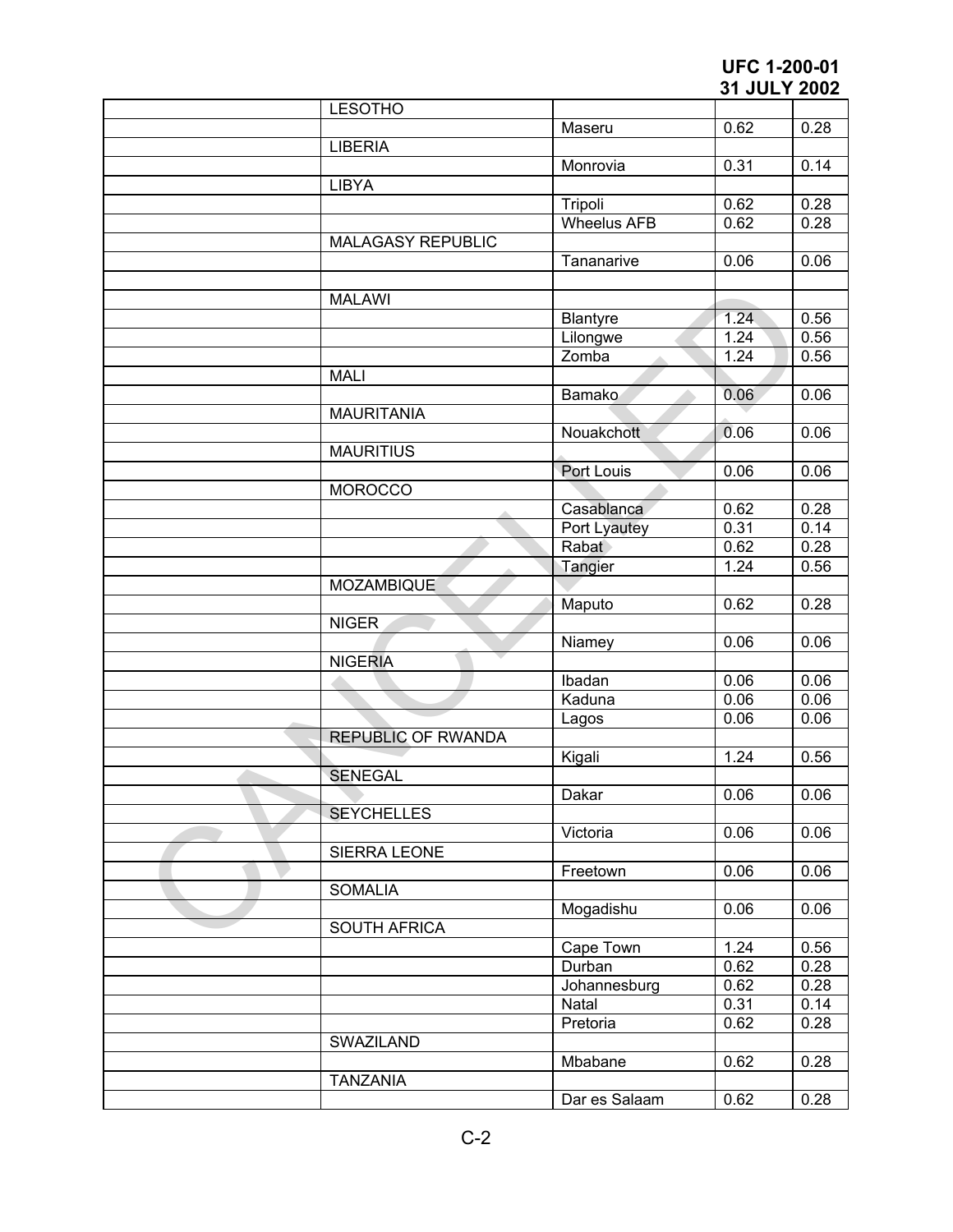|             |                    |                    | <b>JIJULI ZUUZ</b> |      |
|-------------|--------------------|--------------------|--------------------|------|
|             |                    | Zanzibar           | 0.62               | 0.28 |
|             | <b>TOGO</b>        |                    |                    |      |
|             |                    | Lome               | 0.31               | 0.14 |
|             | <b>TUNISIA</b>     |                    |                    |      |
|             |                    | Tunis              | 1.24               | 0.56 |
|             | <b>UGANDA</b>      |                    |                    |      |
|             |                    | Kampala            | 0.62               | 0.28 |
|             | <b>UPPER VOLTA</b> |                    |                    |      |
|             |                    | Ougadougou         | 0.06               | 0.06 |
|             | <b>ZAIRE</b>       |                    |                    |      |
|             |                    | <b>Bukavu</b>      | 1.24               | 0.56 |
|             |                    | Kinshasa           | 0.06               | 0.06 |
|             |                    | Lubumbashi         | 0.62               | 0.28 |
|             | <b>ZAMBIA</b>      |                    |                    |      |
|             |                    | Lusaka             | 0.62               | 0.28 |
|             |                    |                    |                    |      |
|             | ZIMBABWE           |                    |                    |      |
|             |                    | Harare             |                    |      |
|             |                    |                    |                    |      |
| <b>ASIA</b> | <b>AFGHANISTAN</b> |                    |                    |      |
|             |                    | Kabul              | 1.65               | 0.75 |
|             | <b>BAHRAIN</b>     |                    |                    |      |
|             |                    | Manama             | 0.25               | 0.10 |
|             | <b>BANGLADESH</b>  |                    |                    |      |
|             |                    | Dacca              | 1.24               | 0.56 |
|             | <b>BRUNEI</b>      |                    |                    |      |
|             |                    | <b>Bandar Seri</b> | 0.31               | 0.14 |
|             |                    |                    |                    |      |
|             | <b>BURMA</b>       | Begawan            |                    |      |
|             |                    |                    |                    |      |
|             |                    | Mandalay           | 1.24               | 0.56 |
|             |                    | Rangoon            | 1.24               | 0.56 |
|             | <b>CHINA</b>       |                    |                    |      |
|             |                    | Canton             | 0.62               | 0.28 |
|             |                    | Chengdu            | 1.24               | 0.56 |
|             |                    | Nanking            | 0.62               | 0.28 |
|             |                    | Peking             | 1.65               | 0.75 |
|             |                    | Shanghai           | 0.62               | 0.28 |
|             |                    | Shengyang          | 1.65               | 0.75 |
|             |                    | Tibwa              | 1.65               | 0.75 |
|             |                    | Tsingtao           | 1.24               | 0.56 |
|             |                    | Wuhan              | 0.62               | 0.28 |
|             | <b>CYPRUS</b>      |                    |                    |      |
|             |                    | Nicosia            | 1.24               | 0.56 |
|             | <b>HONG KONG</b>   |                    |                    |      |
|             |                    | Hong Kong          | 0.62               | 0.28 |
|             | <b>INDIA</b>       |                    |                    |      |
|             |                    | Bombay             | 1.24               | 0.56 |
|             |                    | Calcutta           | 0.62               | 0.28 |
|             |                    | Madras             | 0.31               | 0.14 |
|             |                    |                    | 1.24               |      |
|             |                    | New Delhi          |                    | 0.56 |
|             | <b>INDONESIA</b>   |                    |                    |      |
|             |                    | Bandung            | 1.65               | 0.75 |
|             |                    | Jakarta            | 1.65               | 0.75 |
|             |                    | Medan              | 1.24               | 0.56 |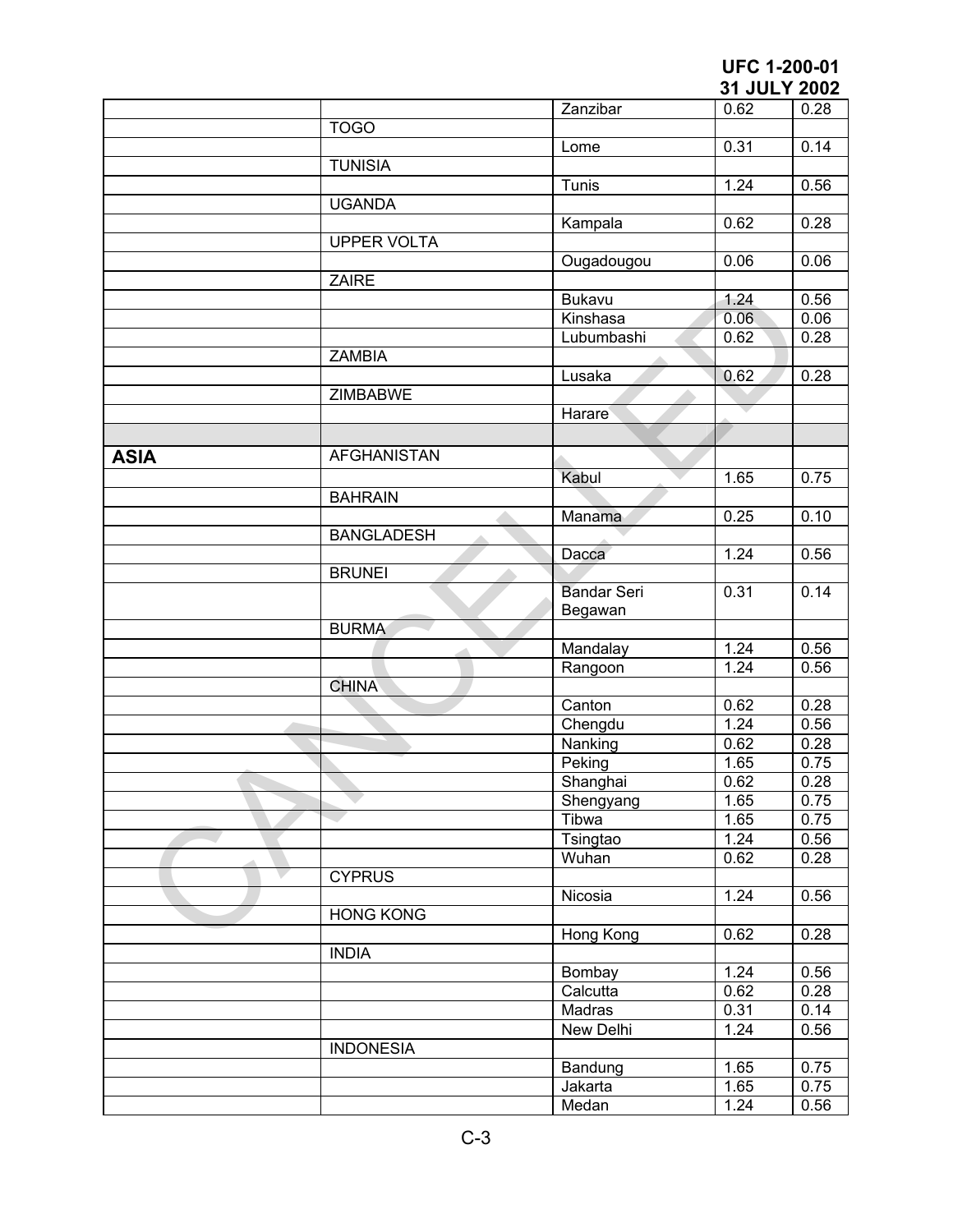|                 |               | <b>31 JULT ZUUZ</b> |      |
|-----------------|---------------|---------------------|------|
|                 | Surabaya      | 1.65                | 0.75 |
| <b>IRAN</b>     |               |                     |      |
|                 | Isfahan       | 1.24                | 0.56 |
|                 | Shiraz        | 1.24                | 0.56 |
|                 | Tabriz        | 1.65                | 0.75 |
|                 | Tehran        | 1.65                | 0.75 |
| <b>IRAQ</b>     |               |                     |      |
|                 | Baghdad       | 1.24                | 0.56 |
|                 | Basra         | 0.31                | 0.14 |
| <b>ISRAEL</b>   |               |                     |      |
|                 | Haifa         | 1.24                | 0.56 |
|                 |               |                     |      |
|                 | Jerusalem     | 1.24                | 0.56 |
|                 | Tel Aviv      | 1.24                | 0.56 |
|                 |               |                     |      |
| <b>JAPAN</b>    |               |                     |      |
|                 | Fukuoka       | 1.24                | 0.56 |
|                 | Itazuke AFB   | 1.24                | 0.56 |
|                 | Misawa AFB    | 1.24                | 0.56 |
|                 | Naha, Okinawa | 1.65                | 0.75 |
|                 | Osaka/Kobe    | 1.65                | 0.75 |
|                 | Sapporo       | 1.24                | 0.56 |
|                 | Tokyo         | 1.65                | 0.75 |
|                 | Wakkanai      | 1.24                | 0.56 |
|                 | Yokohama      | 1.65                | 0.75 |
|                 | Yakota        | 1.65                | 0.75 |
| <b>JORDAN</b>   |               |                     |      |
|                 | Amman         | 1.24                | 0.56 |
| <b>KOREA</b>    |               |                     |      |
|                 | Kwangju       | 0.31                | 0.14 |
|                 | Kimhae        | 0.31                | 0.14 |
|                 |               | 0.31                |      |
| A               | Pusan         |                     | 0.14 |
|                 | Seoul         | 0.06                | 0.06 |
| <b>KUWAIT</b>   |               |                     |      |
|                 | Kuwait        | 0.31                | 0.14 |
| <b>LAOS</b>     |               |                     |      |
|                 | Vientiane     | 0.31                | 0.14 |
| <b>LEBANON</b>  |               |                     |      |
|                 | <b>Beirut</b> | 1.24                | 0.56 |
| <b>MALAYSIA</b> |               |                     |      |
|                 | Kuala Lumpur  | 0.31                | 0.14 |
| <b>NEPAL</b>    |               |                     |      |
|                 | Kathmandu     | 1.65                | 0.75 |
| <b>OMAN</b>     |               |                     |      |
|                 | Muscat        | 0.62                | 0.28 |
|                 |               |                     |      |
|                 |               |                     |      |
| <b>PAKISTAN</b> |               |                     |      |
|                 | Islamabad     | 1.68                | 0.75 |
|                 | Karachi       | 1.65                | 0.75 |
|                 | Lahore        | 0.62                | 0.28 |
|                 | Peshawar      | 1.65                | 0.75 |
| <b>QUATAR</b>   |               |                     |      |
|                 | Doha          | 0.06                | 0.06 |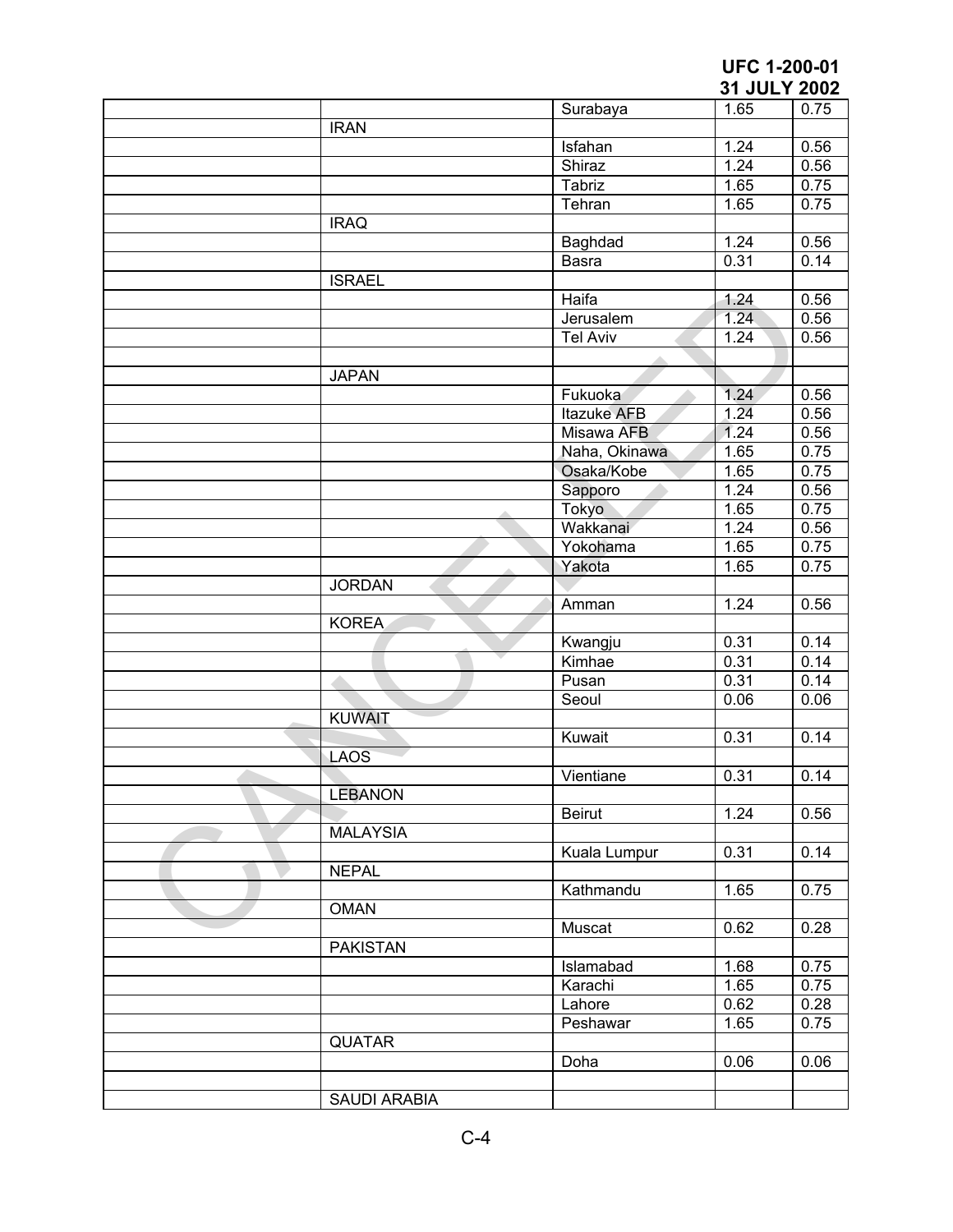|                       |                           |                  | 31 JULY 2002      |      |
|-----------------------|---------------------------|------------------|-------------------|------|
|                       |                           | Al Batin         | 0.31              | 0.14 |
|                       |                           | Dhahran          | 0.31              | 0.14 |
|                       |                           | Jiddah           | 0.62              | 0.28 |
|                       |                           | Khamis Mushayf   | 0.310.14          |      |
|                       |                           | Riyadh           | 0.06              | 0.06 |
|                       | <b>SINGAPORE</b>          |                  |                   |      |
|                       |                           | All              | 0.31              | 0.14 |
|                       | <b>SOUTH YEMEN</b>        |                  |                   |      |
|                       |                           | Aden City        | 1.24              | 0.56 |
|                       | <b>SRI LANKA</b>          |                  |                   |      |
|                       |                           |                  |                   |      |
|                       |                           | Colombo          | 0.06              | 0.06 |
|                       | <b>SYRIA</b>              |                  |                   |      |
|                       |                           | Allepo           | 1.24              | 0.56 |
|                       |                           | Damascus         | 1.24              | 0.56 |
|                       | <b>TAIWAN</b>             |                  |                   |      |
|                       |                           | All              | 1.65              | 0.75 |
|                       |                           |                  |                   |      |
|                       | <b>THAILAND</b>           |                  |                   |      |
|                       |                           | Bangkok          | 0.31              | 0.14 |
|                       |                           | Chinmg Mai       | 0.62              | 0.28 |
|                       |                           | Dongkhia         | 0.06              | 0.06 |
|                       |                           | <b>Udorn</b>     | 0.31              | 0.14 |
|                       | <b>TURKEY</b>             |                  |                   |      |
|                       |                           | Adana            | 0.62              | 0.28 |
|                       |                           | Ankara           | 0.62              | 0.28 |
|                       |                           |                  | 1.65              |      |
|                       |                           | Istanbul         |                   | 0.75 |
|                       |                           | Izmir            | 1.65              | 0.75 |
|                       |                           | Karamursel       | $\overline{1.24}$ | 0.56 |
|                       | UNITED ARAB EMIRATES      |                  |                   |      |
|                       |                           | Abu Dhabi        | 0.06              | 0.06 |
|                       |                           | Dubai            | 01.06             | 0.06 |
|                       | <b>VIETNAM</b>            |                  |                   |      |
|                       |                           | Ho Chi Minh City |                   |      |
|                       |                           | (Saigon)         | 0.06              | 0.06 |
|                       | YEMEN ARAB REPUBLIC       |                  |                   |      |
|                       |                           | Sanaa            | 1.24              | 0.56 |
|                       |                           |                  |                   |      |
| <b>ATLANTIC OCEAN</b> | <b>AZOREA</b>             |                  |                   |      |
|                       |                           |                  |                   |      |
| <b>AREA</b>           |                           |                  |                   |      |
|                       |                           | All              | 0.62              | 0.28 |
|                       | <b>BURMUDA</b>            |                  |                   |      |
|                       |                           | All              | 0.31              | 0.14 |
|                       |                           |                  |                   |      |
| <b>CARIBBEAN SEA</b>  | <b>BAHAMA ISLANDS</b>     |                  |                   |      |
|                       |                           | All              | 0.31              | 0.14 |
|                       | <b>CUBA</b>               |                  |                   |      |
|                       |                           | All              | 0.62              |      |
|                       |                           |                  |                   | 0.28 |
|                       | <b>DOMINICAN REPUBLIC</b> |                  |                   |      |
|                       |                           | Santo Domingo    | 1.24              | 0.56 |
|                       | FRENCH WEST INDIES        |                  |                   |      |
|                       |                           | Martinique       | 1.24              | 0.56 |
|                       | <b>GRENADA</b>            |                  |                   |      |
|                       |                           | Saint Georges    | 1.24              | 0.56 |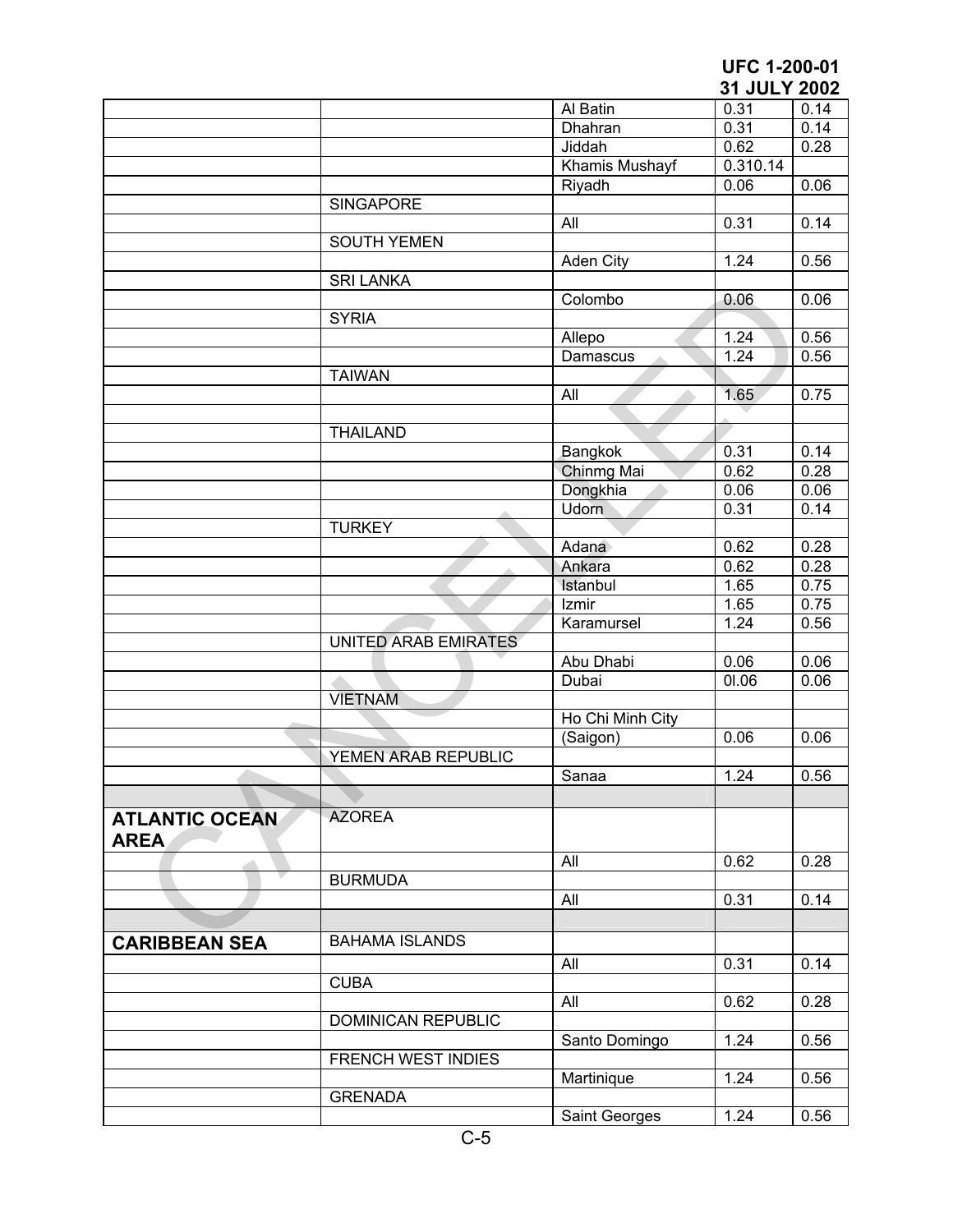|                       | <b>HAITI</b>           |                    |      |      |
|-----------------------|------------------------|--------------------|------|------|
|                       |                        | Port au Prince     | 1.24 | 0.56 |
|                       | <b>JAMAICA</b>         |                    |      |      |
|                       |                        | Kingston           | 1.24 | 0.56 |
|                       | <b>LEEWARD ISLANDS</b> |                    |      |      |
|                       |                        | All                | 1.24 | 0.56 |
|                       | TRINADAD AND TOBAGO    |                    |      |      |
|                       |                        | All                | 1.24 | 0.56 |
|                       |                        |                    |      |      |
| <b>CENTAL AMERICA</b> | <b>BELIZE</b>          |                    |      |      |
|                       |                        | Beimopan           | 0.26 | 0.28 |
|                       | <b>CANAL ZONE</b>      |                    |      |      |
|                       |                        | All                | 0.62 | 0.28 |
|                       | <b>COSTA RICA</b>      |                    |      |      |
|                       |                        | San Jose           | 12.4 | 0.56 |
|                       | EL SALVADORE           |                    |      |      |
|                       |                        | San Salvador       | 1.65 | 0.75 |
|                       | <b>GUATEMALA</b>       |                    |      |      |
|                       |                        |                    | 1.65 | 0.75 |
|                       |                        | Guatemala          |      |      |
|                       | <b>HONDURAS</b>        |                    |      |      |
|                       |                        | Tegucigalpa        | 1.24 | 0.56 |
|                       | <b>NICARAGUA</b>       |                    |      |      |
|                       |                        | Managua            | 1.65 | 0.75 |
|                       | <b>PANAMA</b>          |                    |      |      |
|                       |                        | Colon              | 1.24 | 0.56 |
|                       |                        | Galeta             | 0.83 | 0.38 |
|                       |                        | Panama             | 1.24 | 0.56 |
|                       | <b>MEXICO</b>          |                    |      |      |
|                       |                        | Ciudad Juarez      | 0.62 | 0.28 |
|                       |                        | Guadalajara        | 1.24 | 0.56 |
|                       |                        | Hermosillo         | 1.24 | 0.56 |
|                       |                        | Matamoros          | 0.06 | 0.06 |
|                       |                        | Mazatlan           | 0.60 | 0.28 |
|                       |                        | Merida             | 0.06 | 0.06 |
|                       |                        | <b>Mexico City</b> | 1.24 | 0.56 |
|                       |                        | Monterrey          | 0.06 | 0.06 |
|                       |                        | Nuevo Laredo       | 0.06 | 0.06 |
|                       |                        | Tijuana            | 1.24 | 0.56 |
|                       |                        |                    |      |      |
| <b>EUROPE</b>         | <b>ALBANIA</b>         |                    |      |      |
|                       |                        | Tirana             | 1.24 | 0.56 |
|                       | <b>AUSTRIA</b>         |                    |      |      |
|                       |                        | Salzburg           | 0.62 | 0.28 |
|                       |                        | Vienna             | 0.62 | 0.28 |
|                       | <b>BELGIUM</b>         |                    |      |      |
|                       |                        |                    | 0.31 | 0.14 |
|                       |                        | Antwerp            |      |      |
|                       |                        | <b>Brussels</b>    | 0.62 | 0.28 |
|                       | <b>BULGARIA</b>        |                    |      |      |
|                       |                        | Sofia              | 1.24 | 0.56 |
|                       | <b>CZECH REPUBLIC</b>  |                    |      |      |
|                       |                        | Prague             | 0.31 | 0.14 |
|                       | <b>DENMARK</b>         |                    |      |      |
|                       |                        | Copenhagen         | 0.31 | 0.14 |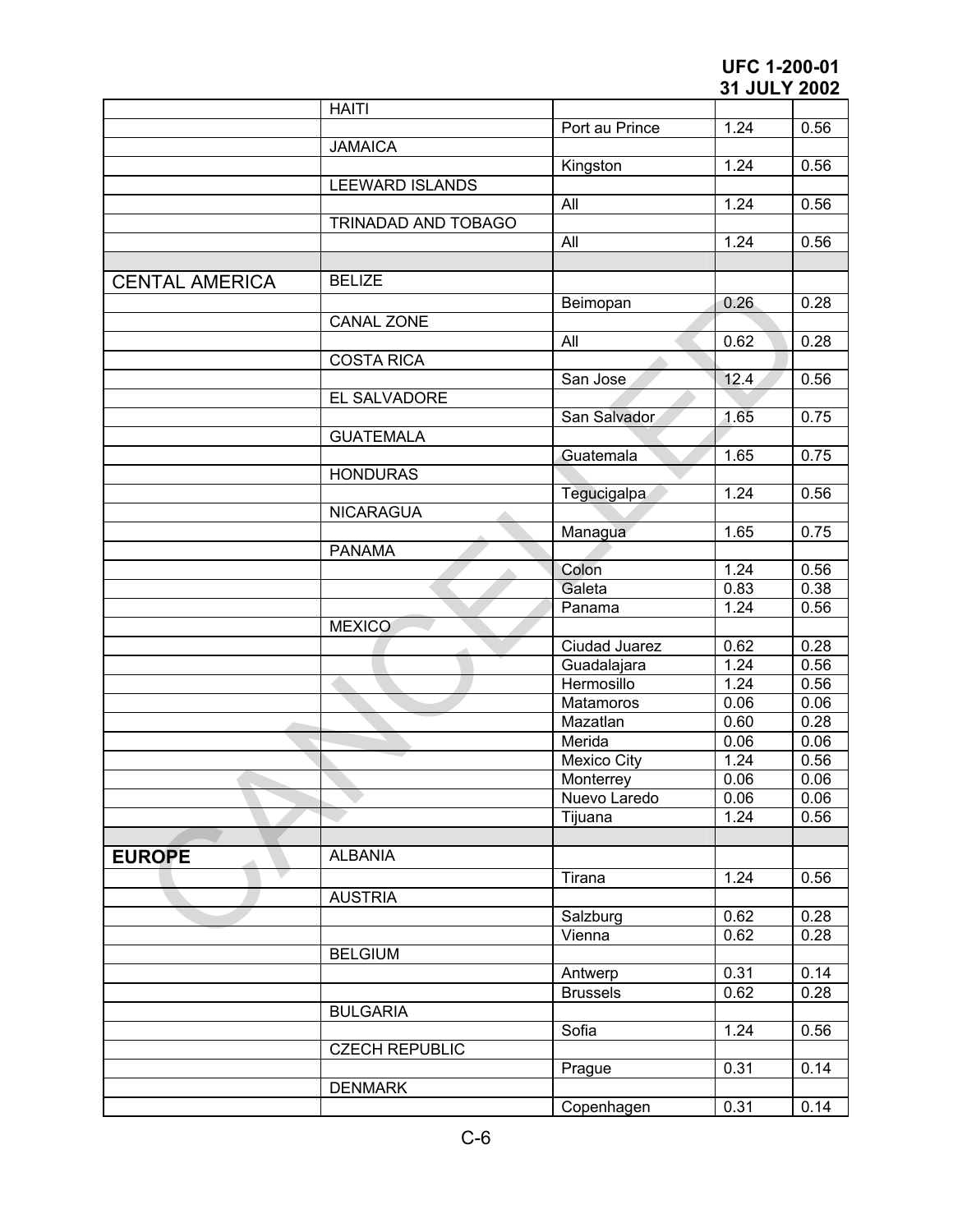|                                            |                 | JI JULI ZUUZ |      |
|--------------------------------------------|-----------------|--------------|------|
| <b>FINLAND</b>                             |                 |              |      |
|                                            | Helsinki        | 0.31         | 0.14 |
| <b>FRANCE</b>                              |                 |              |      |
|                                            | <b>Bordeaux</b> | 0.62         | 0.28 |
|                                            | Lyon            | 0.31         | 0.14 |
|                                            | Marseille       | 1.24         | 0.56 |
|                                            | <b>Nice</b>     | 1.24         | 0.56 |
|                                            | Strasbourg      | 0.62         | 0.28 |
| <b>GERMANY, FEDERAL</b><br><b>REPUBLIC</b> |                 |              |      |
|                                            | <b>Berlin</b>   | 0.06         | 0.06 |
|                                            | Bonn            | 0.62         | 0.28 |
|                                            | <b>Bremen</b>   | 0.06         | 0.06 |
|                                            | Dusseldorf      | 0.31         | 0.14 |
|                                            | Frankfurt       | 0.62         | 0.28 |
|                                            |                 | 0.06         | 0.06 |
|                                            | Hamburg         |              |      |
|                                            | Munich          | 0.31         | 0.14 |
|                                            | Stuttgart       | 0.62         | 0.28 |
|                                            | Vaihigen        | 0.62         | 0.28 |
| <b>GREECE</b>                              |                 |              |      |
|                                            | <b>Athens</b>   | 1.24         | 0.56 |
|                                            | Kavalla         | 1.65         | 0.75 |
|                                            | Makri           | 1.65         | 0.75 |
|                                            | Rhodes          | 1.24         | 0.56 |
|                                            | Souda Bay       | 1.65         | 0.75 |
|                                            | Thessaloniki    | 1.65         | 0.75 |
| <b>HUNGARY</b>                             |                 |              |      |
|                                            | <b>Budapest</b> | 0.62         | 0.28 |
| <b>ICELAND</b>                             |                 |              |      |
|                                            | Keflavik        | 1.0          | 0.40 |
|                                            | Reykjavik       | 1.65         | 0.75 |
| <b>IRELAND</b>                             |                 |              |      |
|                                            | Dublin          | 0.06         | 0.06 |
| <b>ITALY</b>                               |                 |              |      |
|                                            | Aviano AFG      | 1.24         | 0.56 |
|                                            | <b>Brindisi</b> | 0.06         | 0.06 |
|                                            | Florence        | 1.24         | 0.56 |
|                                            |                 |              | 0.21 |
|                                            | Gaeta           | 0.50         |      |
|                                            | Genoa           | 1.24         | 0.56 |
|                                            | La Maddalena    | 0.22         | 0.09 |
|                                            | Milan           | 0.62         | 0.28 |
|                                            | <b>Naples</b>   | 0.67         | 0.27 |
|                                            | Palermo         | 1.24         | 0.56 |
|                                            | Rome            | 0.62         | 0.28 |
|                                            | Sicily          | 1.20         | 0.31 |
|                                            | Trieste         | 1.24         | 0.56 |
|                                            | Turin           | 0.62         | 0.28 |
| <b>LUXEMBOURG</b>                          |                 |              |      |
|                                            | Luxembourg      | 0.31         | 0.14 |
| <b>MALTA</b>                               |                 |              |      |
|                                            | Valletta        | 0.62         | 0.28 |
|                                            |                 |              |      |
| <b>NETHERLANDS</b>                         |                 |              |      |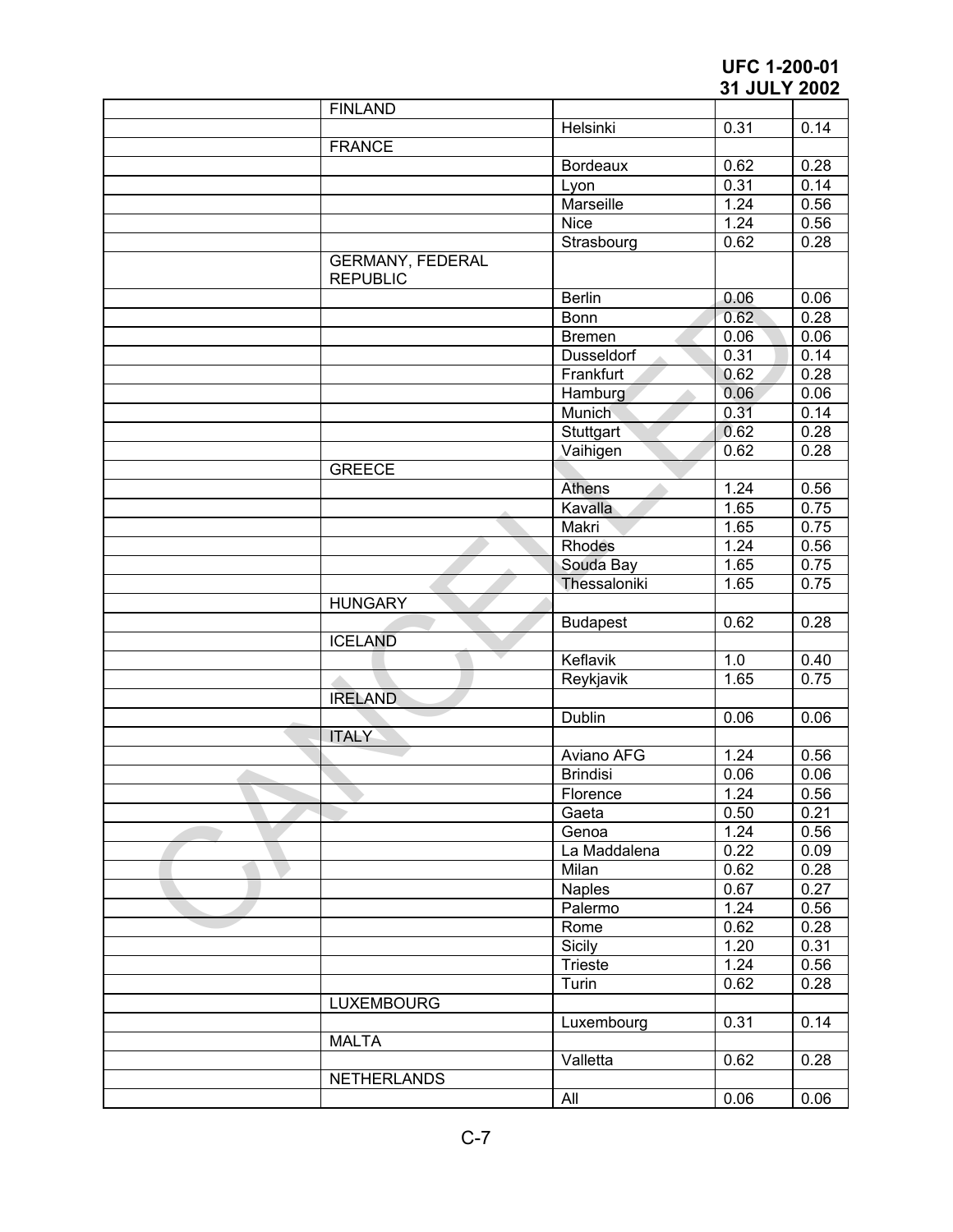|                      |                        |                   | UI UULI LUUL |       |
|----------------------|------------------------|-------------------|--------------|-------|
|                      | <b>NORWAY</b>          |                   |              |       |
|                      |                        | Oslo              | 0.62         | 0.28  |
|                      | <b>POLAND</b>          |                   |              |       |
|                      |                        | Krakow            | 0.62         | 0.28  |
|                      |                        | Poznan            | 0.31         | 0.14  |
|                      |                        | Waraszawa         | 0.31         | 0.14  |
|                      | <b>PORTUGAL</b>        |                   |              |       |
|                      |                        | Lisbon            | 1.65         | 0.75  |
|                      |                        | Oporto            | 1.24         | 0.56  |
|                      | <b>ROMANIA</b>         |                   |              |       |
|                      |                        | <b>Bucharest</b>  | 1.24         | 0.56  |
|                      | <b>SLOVAK REPUBLIC</b> |                   |              |       |
|                      |                        | <b>Bratislava</b> | 0.62         | 0.28  |
|                      | <b>SPAIN</b>           |                   |              |       |
|                      |                        | Barcelona         | 0.62         | 0.28  |
|                      |                        | Bilbao            | 0.62         | 0.28  |
|                      |                        | Madrid            | 0.06         | 0.06  |
|                      |                        | Rota              | 0.75         | 0.30  |
|                      |                        | Sevilla           | 0.62         | 0.28  |
|                      |                        |                   |              |       |
|                      |                        |                   |              |       |
|                      | <b>SWEDEN</b>          |                   |              |       |
|                      |                        | Goteborg          | 0.62         | 0.28  |
|                      |                        | Stockholm         | 0.31         | 0.14  |
|                      | SWITZERLAND            |                   |              |       |
|                      |                        | Bern              | 0.62         | 0.28  |
|                      |                        | Geneva            | 0.31         | 0.14  |
|                      |                        | Zurich            | 0.62         | 0.28  |
|                      | <b>UNITED KINGDOM</b>  |                   |              |       |
|                      |                        | <b>Belfast</b>    | 0.06         | 0.06  |
|                      |                        | Edinburgh         | 0.31         | 0.14  |
|                      |                        | Edzell            | 0.31         | 0.14  |
|                      |                        | Glasgow/Renfrew   | 0.31         | 0.14  |
|                      |                        | <b>Hamilton</b>   | 0.31         | 0.14  |
|                      |                        | Liverpool         | 0.31         | 0.14  |
|                      |                        | London            | 0.125        | 0.025 |
|                      |                        | Londonderry       | 0.31         | 0.14  |
|                      |                        | St. Mawgan        | 0.20         | 0.04  |
|                      |                        | Thurso            | 0.31         | 0.14  |
|                      | <b>USSR</b>            |                   |              |       |
|                      |                        | Kiev              | 0.06         | 0.06  |
|                      |                        | Leningrad         | 0.06         | 0.06  |
|                      |                        | Moscow            | 0.06         | 0.06  |
|                      | <b>YUGOSLAVIA</b>      |                   |              |       |
|                      |                        | Belgrade          | 0.62         | 0.28  |
|                      |                        | Zagreb            | 1.24         | 0.56  |
|                      |                        |                   |              |       |
|                      | <b>GREENLAND</b>       |                   |              |       |
| <b>NORTH AMERICA</b> |                        |                   |              |       |
|                      |                        | All               | 0.31         | 0.14  |
|                      | CANADA                 |                   |              |       |
|                      |                        | Argentina NAS     | 0.62         | 0.28  |
|                      |                        | Calgary, Alb      | 0.31         | 0.14  |
|                      |                        | Churchill, Man    | 0.06         | 0.06  |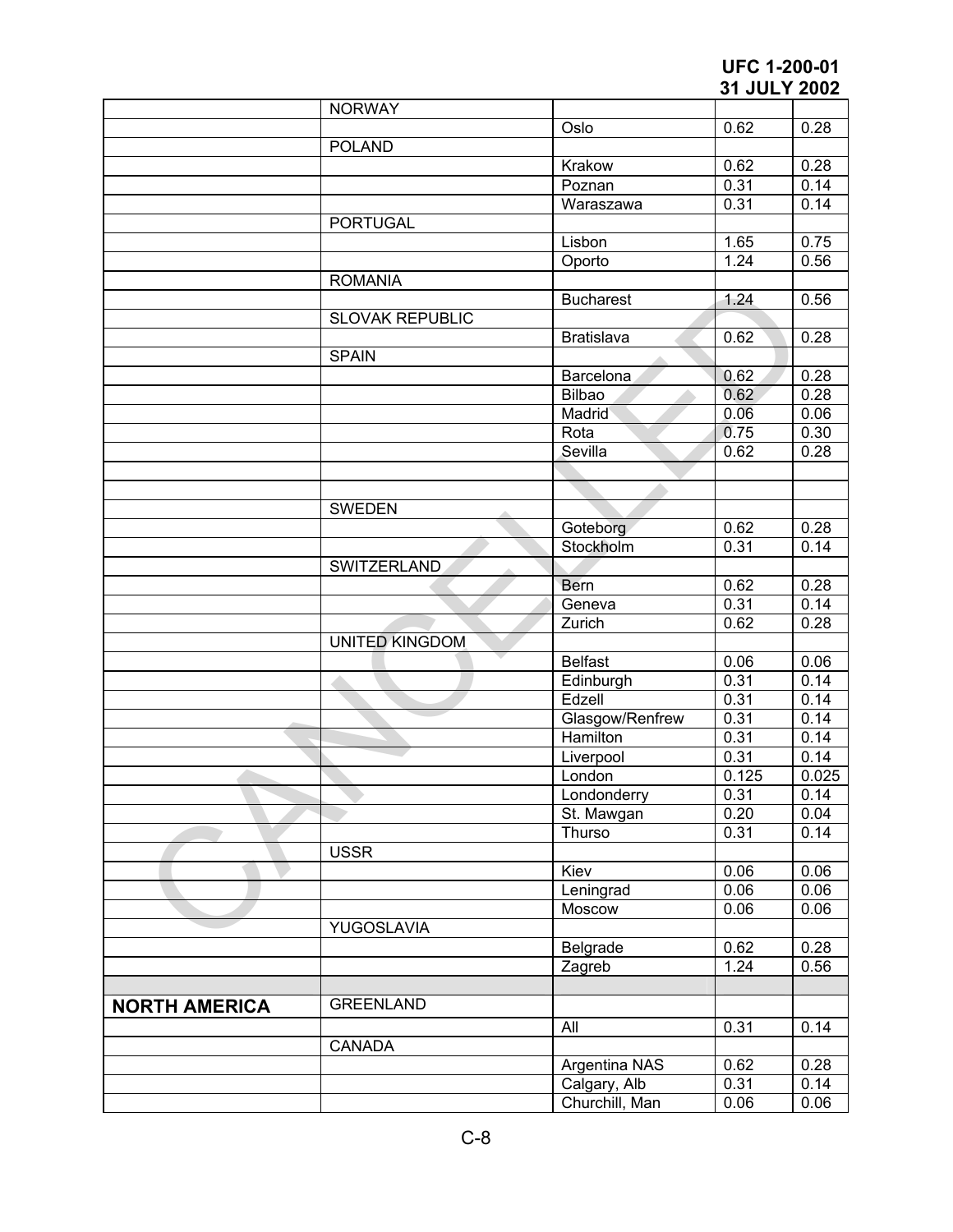|                                     |                  |                       | 31 JULY 2002      |      |
|-------------------------------------|------------------|-----------------------|-------------------|------|
|                                     |                  | Cold Lake, Alb        | 0.31              | 0.14 |
|                                     |                  | Edmonton, Alb         | 0.31              | 0.14 |
|                                     |                  | E. Harmon, AFB        | 0.62              | 0.28 |
|                                     |                  | Fort Williams, Ont    | 0.06              | 0.06 |
|                                     |                  | Frobisher N.W. Ter    | 0.06              | 0.06 |
|                                     |                  | Goose Airport         | 0.31              | 0.14 |
|                                     |                  | Halifax               | 0.31              | 0.14 |
|                                     |                  | Montreal, Quebec      | 1.24              | 0.56 |
|                                     |                  | Ottawa, Ont           | 0.62              | 0.28 |
|                                     |                  | St. Johns Nfld        | 1.24              | 0.56 |
|                                     |                  | Toronto, Ont          | 0.31              | 0.14 |
|                                     |                  | Vancouver             | 1.24.             | 0.56 |
|                                     |                  | Winnepeg, Man         | 0.31              | 0.14 |
|                                     |                  |                       |                   |      |
| <b>SOUTH AMERICA</b>                | <b>ARGENTINA</b> |                       |                   |      |
|                                     |                  | <b>Buenos Aires</b>   | 0.25              | 0.10 |
|                                     | <b>BRAZIL</b>    |                       |                   |      |
|                                     |                  |                       |                   |      |
|                                     |                  | Belem                 | 0.06              | 0.06 |
|                                     |                  | <b>Belo Horizonte</b> | 0.06              | 0.06 |
|                                     |                  | <b>Brasilia</b>       | 0.06              | 0.06 |
|                                     |                  | <b>Manaus</b>         | 0.06              | 0.06 |
|                                     |                  | Porto Allegre         | 0.06              | 0.06 |
|                                     |                  | Recife                | 0.06              | 0.06 |
|                                     |                  | Rio de Janeiro        | 0.06              | 0.06 |
|                                     |                  | Salvador              | 0.06              | 0.06 |
|                                     |                  | San Paulo             | 0.31              | 0.14 |
|                                     | <b>BOLIVIA</b>   |                       |                   |      |
|                                     |                  | La Paz                | 1.24              | 0.56 |
|                                     |                  | Santa Cruz            | 0.31              | 0.14 |
|                                     | <b>CHILE</b>     |                       |                   |      |
|                                     |                  | Santiago              | $\overline{1.65}$ | 0.75 |
|                                     |                  | Valparaiso            | 1.65              | 0.75 |
|                                     | <b>COLOMBIA</b>  |                       |                   |      |
|                                     |                  | Bogotá                | 1.24              | 0.56 |
|                                     | <b>ECUADOR</b>   |                       |                   |      |
|                                     |                  | Quito                 | 1.65              | 0.75 |
|                                     |                  | Guayaquil             | 1.24              | 0.56 |
|                                     | PARAQUAY         |                       |                   |      |
|                                     |                  | Asuncion              | 0.06              | 0.06 |
|                                     | <b>PERU</b>      |                       |                   |      |
|                                     |                  | Lima                  | 1.65              | 0.75 |
|                                     |                  | Plura                 | 1.65              | 0.75 |
|                                     | <b>URUGUAY</b>   |                       |                   |      |
|                                     |                  | Montevideo            | 0.06              | 0.06 |
|                                     | <b>VENEZUELA</b> |                       |                   |      |
|                                     |                  | Maracaibo             | 0.62              | 0.28 |
|                                     |                  | Caracas               | 1.65              | 0.75 |
|                                     |                  |                       |                   |      |
| <b>PACIFIC OCEAN</b><br><b>AREA</b> | <b>AUSTRALIA</b> |                       |                   |      |
|                                     |                  | <b>Brisbane</b>       | 0.31              | 0.14 |
|                                     |                  | Canberra              | 0.31              | 0.14 |
|                                     |                  | Melbourne             | 0.31              | 0.14 |